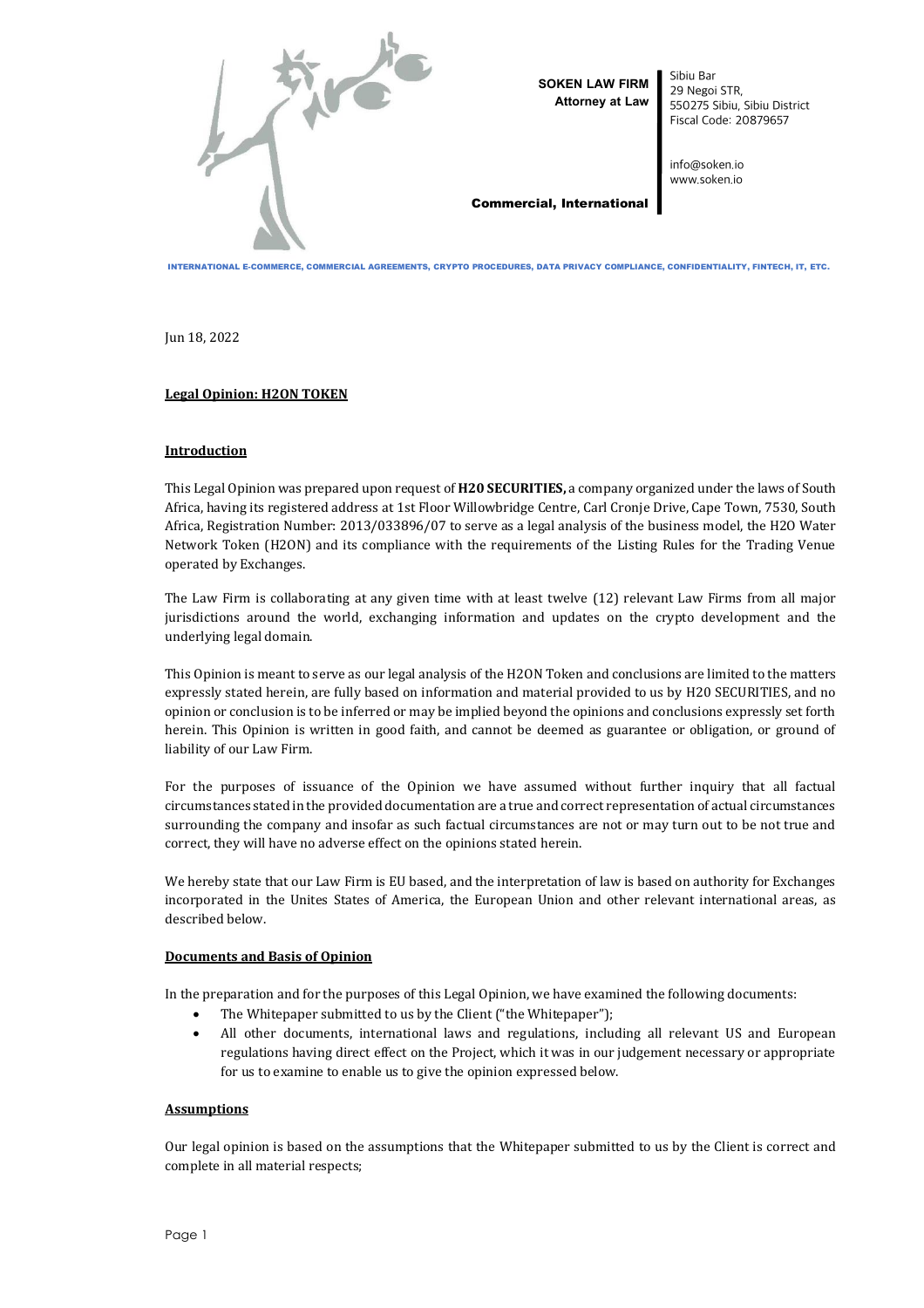The H2ON Token, under the current securities law frameworks, would be tagged as a Utility Token as it would provide access to the ecosystem, wherein the H2ON Token would act as a currency for the ecosystem wherein people can participate and earn rewards based on their participation. They are not designed as an investment nor should anyone interpret or invest keeping in mind the same. The H2ON Tokens serve this limited yet much important function and hence can only be termed as Utility Token and not a Security as per existing Securities Law Frameworks.

As more fully set forth in the component parts of this document, the document does not constitute legal advice and should not be relied on by any person.

# **Business description. Key features.**

As a whole concept, the Technology Platform of the H2O Network has a hybrid architecture that contains both onchain and off-chain elements.

# Off-Chain Technology

A sophisticated web-2 portal for business generation has been built for the H2O Water Network. The platform functions as a fully integrated enterprise & resource management platform, with several API features and integrations. These features allow the platform to be integrated in the end-to-end solution of a water plant. It provides for the early onboarding of a new water plant and outsourcing it to network participants of the H2O Water Network, to design, build, operate and maintain. Alternatively, it allows for the connecting of existing water plants to the H2O Water Network, where the technology focusses more on the operating and maintenance aspects of these water plants.

# On-Chain Technology

There are four main Smart Contracts:

- (i) The H2ON Token Smart Contract that governs the minting and transferability of the H2ON Token as well as its finite mint;
- (ii) The H2O Plant Smart Contract that governs the production parameters of the water plant. It evaluates on a daily basis, the expected production capacity and quality of water produced;
- (iii) The H2O Settlement Smart Contract that governs the automated and immutable purchasing of H2ON Tokens from the DEX and CEX platforms as well as the payment settlement of services rendered by network participants in the H2O Water Network based on automated billing;
- (iv) The H2O Plant Dynamic NFT (dNFT) Smart Contract that serves to inform the community of the particular water plant production data, production status, and benefit created to society and the ecosystem.

## The Integration between Off-Chain and On-Chain Technology

The daily collated water production data informs the H2O Blockchain Smart Contracts via a Chainlink (https://chain.link/).

These oracle integrations trigger the H2ON Smart Contracts as follows:

- (i) The H2O Plant Smart Contract is triggered and measures the expected production volume and quality against the actual production volume and quality. It applies the water production billing rate using a predetermined algorithm and updates the water plant dNFT Smart Contract before triggering the H2O Settlement Smart Contract;
- (ii) The H2O Settlement Smart Contract proceeds to purchase H2ON Tokens from the connected marketplaces (DEX and CEX platforms). These automated daily purchases are made using USDT funds in the water plant's prepaid wallet. H2ON Tokens so purchased are used to (i) pay the automated billing of network service providers, (ii) distribute yields to the staking pools and (iii) initiate new water plant connections to the H2O Water Network. This contract has built in failure procedures that includes (i) if there is no offer (sell orders) on the connected DEX and CEX platforms and/or (ii) if there are insufficient funds in the water plant prepaid wallet.

## **The Term IEO vs. TGE**

The term "IEO" stands for Initial Exchange Offering. This term is popular amongst the blockchain and cryptographic currency, and its meaning is known to be "new cryptographic token sale". This term's similarity to the term "IPO", to our opinion, is only meant to serve as an easy explanation to this digital event, which is often misunderstood to the common people. It should be noted that in order to avoid confusion, a part of the blockchain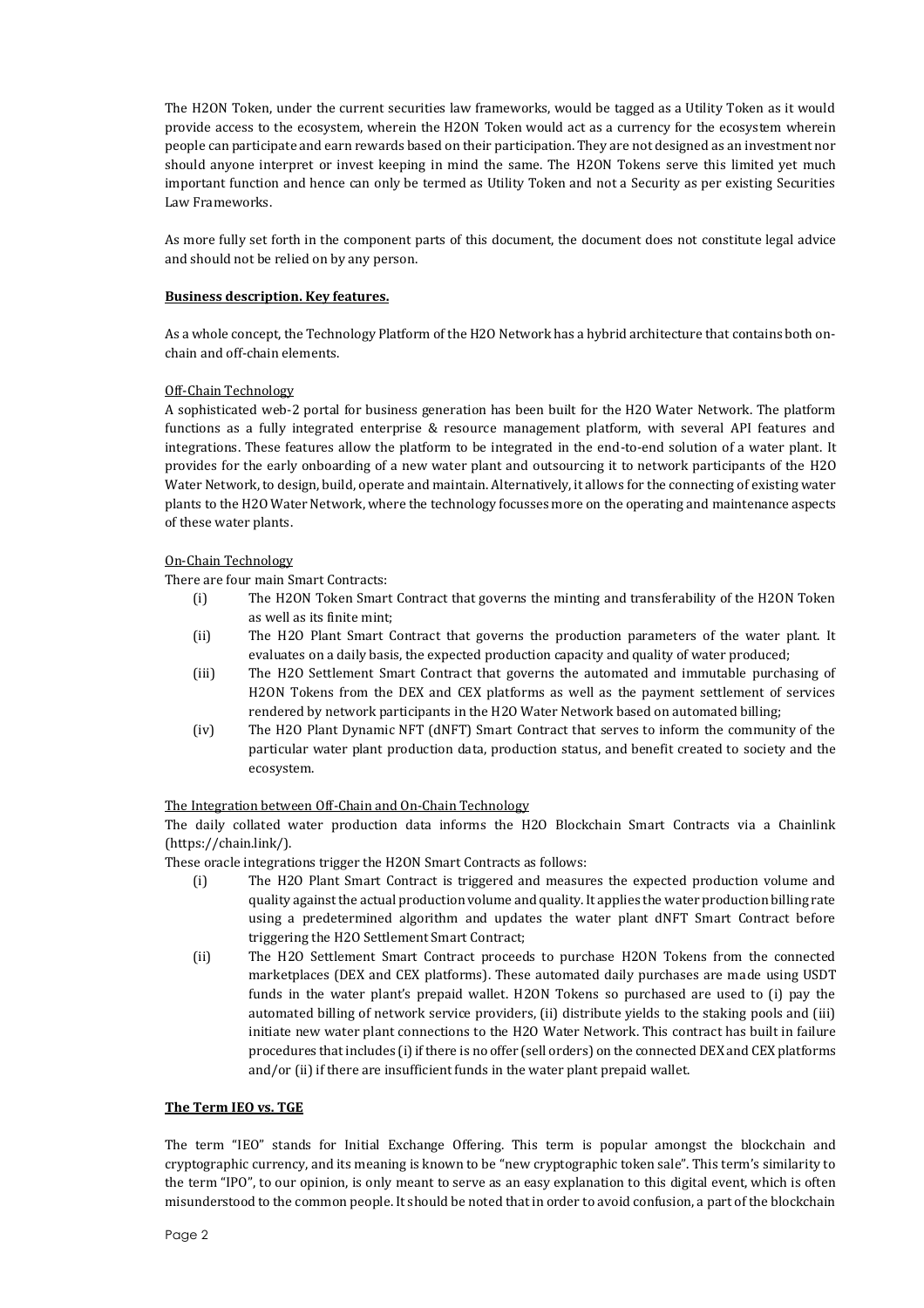community prefers to use the term "TGE", which stands for "Token Generating Event". Nevertheless, to be perfectly understood by the community, to avoid unfamiliar and misunderstood nomenclature, for the convenience of analysis the term ICO has been used in this document although it does not carry any special meaning in legal terms.

#### **The H2ON Project and Token**

#### Three Kinds of Tokens

Generally speaking, there are three kinds of tokens that can be issued to the public:

THE PROTOCOL TOKEN: The first kind of token is the classic "cryptographic currency". To put it simply, this token is called protocol token because what makes it special is the new or different protocol it uses. It is generally being used solely as an alternative currency, wholly digital. Its underlying blockchain serves nothing more than keeping a ledger of the transactions between token holders. It is usually mined or given away for free at issuance (either by creation of an entirely new network, either via a blockchain split event, a.k.a "airdrop", or via some commercial sites that offer the token in exchange for some commercial participation, a.k.a "faucets"). In its initial digital issuance, this type of token is rarely exchanged for any value (sold), since initially it has no underlying or practical value at all.

THE UTILITY TOKEN: The second kind of token is being deemed by many as a coupon or a pre- paid gift card, or a coupon. This kind of token is basically a contract for provision of goods or services, to be redeemed by the token holder, once or continuously. In contrast with the protocol tokens which do not have any assets of any kind underlying them and their value is being based purely on mass psychology. The utility token has an actual underlying contractual right. Therefore, its value is determined not only by mass psychology but also by the value of the underlying right attached to it.

THE SECURITY TOKEN: The third kind of token is a digital asset, the purchase of which entitled the owner with number of rights which is similar to securities such as stocks or bonds. There are three major characteristics for an instrument to be deemed as a security: Voting rights in a general assembly or pertaining to important decisions of an entity, profit sharing such as distributions, and/or a right to claim against the Company to redeem the instrument in exchange for a value. Therefore, a security token, for example, might offer voting rights in the issuing entity, or rights in the profits of the issuing entity (or both). The issuing entity might also promise to redeem the tokens' value when there will be enough capital to do so. These are but examples of rights attached to such tokens, which can be deemed by many jurisdictions throughout the planet to be as securities per se, which therefore require to be compliant with the securities laws and regulations.

#### *The Underlying Token*

First of all, what is the H2ON Token? As stated in the Whitepaper, in the public presentations and on the website, the H2ON Token is a blockchain-based cryptographic token that can be traded on the blockchain. This token will be used as the main currency on the H2O Water Network Platform as an independent store of value for users and investors, and it is the native crypto utility asset, playing a central role in the ecosystem. The native digital cryptographically-secured fungible token of H2ON Token (ticker symbol H2ON) is a transferable representation of attributed utility functions specified in the protocol/code of H2ON, and which is designed to be used as an interoperable utility token inside and outside the platform.

According to the information provided to us, the H2ON Token, which is the subject matter of this analysis, will be used by various kinds of users/holders to use various platforms/technology developed by H20 SECURITIES, which will continue the development coming forth. The H2ON Token is the fundamental unit on the H2ON ecosystem. The H2ON Token represents a redeemable coupon with a stored value for the provision of goods and/or services on a once-off or continuous basis; The value of the H2ON Token will be in its smart contract-based services, offered on the platform.

The H2ON Token is a functional utility Token which will be used as the medium of exchange between participants on H2ON in a decentralized manner. The goal of introducing H2ON Token is to provide a convenient and secure mode of settlement between participants who interact within and outside the ecosystem of H2ON. The H2ON Token has a significant value for the whole platform.

H2ON Token also provides the economic incentives which will be distributed to encourage users to contribute to and participate in the ecosystem on the H2ON Platform, thereby creating a mutually beneficial system where every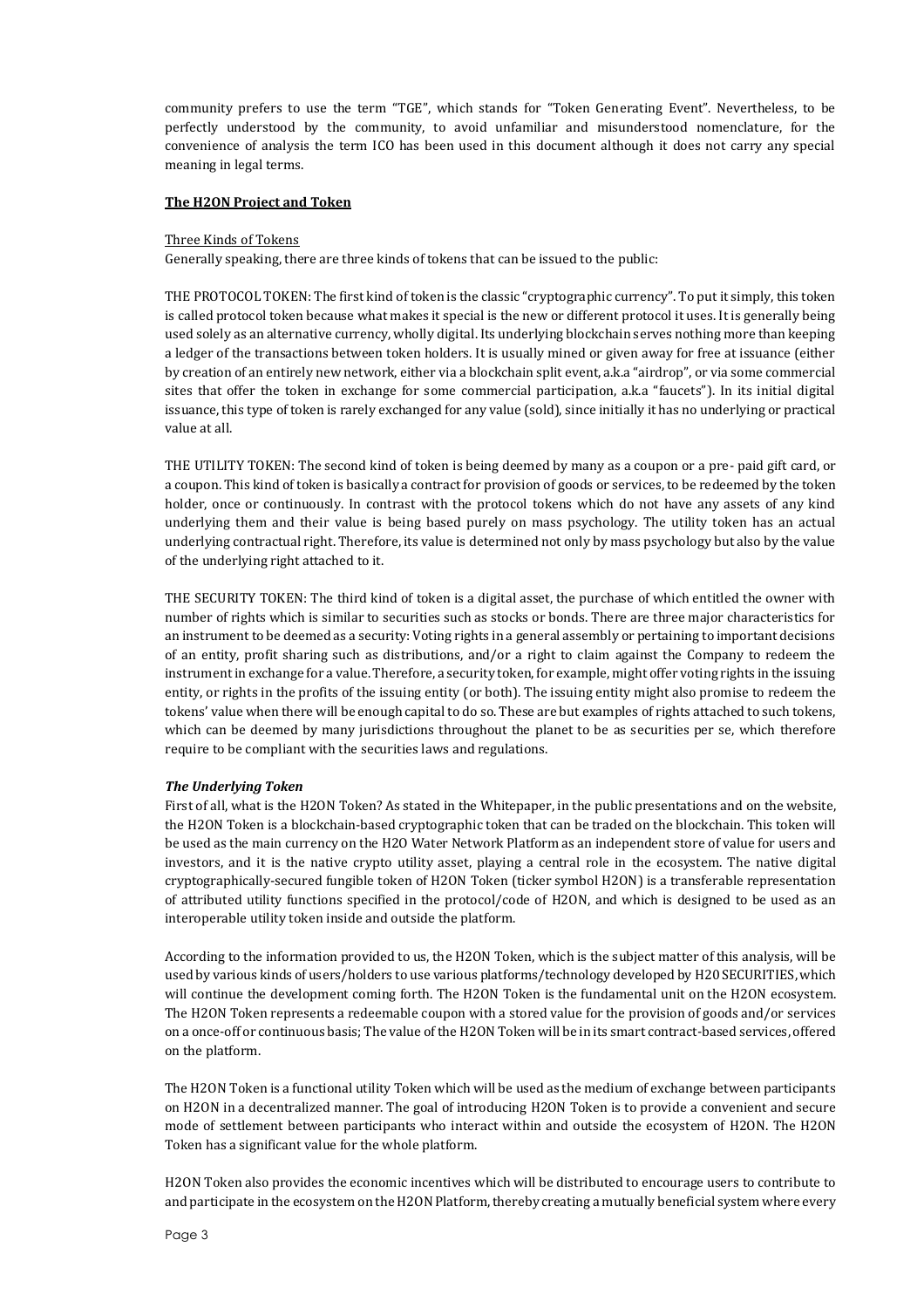participant is fairly compensated for its efforts. One of the H20 SECURITIES aims is to provide diverse ways of holding benefits for the community.

The H2ON Token is a utility token that can be used for exchanging for other cryptocurrencies. Lastly, it enables numerous functionalities in the distributed exchange network among participants.

It is, thus, in the company's intention that the H2ON Token will be used a utility asset that can transfer a certain value between holders. Utility Tokens are digital assets that are used to finance the network and incentivize its use by providing the customers with a guarantee of being able to benefit of the full range of the network's services.

#### **United States of America**

From a US legal standpoint, the institution of "securities" is being regulated by section 2(a)(1) of the Securities Act of 1933, which defines them as: "…any note, stock, treasury stock, security future, security-based swap, bond, debenture, evidence of indebtedness, certificate of interest or participation in any profit-sharing agreement ... investment contract ... or, in general, any interest or instrument commonly known as a 'security', or any certificate of interest or participation in, temporary or interim certificate for, receipt for, guarantee of, or warrant or right to subscribe to or purchase, any of the foregoing."

Securities must be registered per Section 5 of the Securities Act of 1933 as stated here in above. Of course, that instrument which is not security need not be registered. Therefore, one must first examine the definition of Security:

"(a) Definitions - When used in this subchapter, unless the context otherwise requires—  $(1)$  The term "security" means any note, stock, treasury stock, security future, security-based swap, bond, debenture, evidence of indebtedness, certificate of interest or participation in any profit-sharing agreement, collateral- trust certificate, pre organization certificate or subscription, transferable share, investment contract, voting-trust certificate, certificate of deposit for a security, fractional undivided interest in oil, gas, or other mineral rights, any put, call, straddle, option, or privilege on any security, certificate of deposit, or group or index of securities (including any interest therein or based on the value thereof), or any put, call, straddle, option, or privilege entered into on a national securities exchange relating to foreign currency, or, in general, any interest or instrument commonly known as a "security", or any certificate of interest or participation in, temporary or interim certificate for, receipt for, guarantee of, or warrant or right to subscribe to or purchase, any of the foregoing." 15 U.S. Code §77b.

Similarly, the Securities Exchange Act of 1934 defines a security, in the following fashion: "The term ''security'' means any note, stock, treasury stock, security future, security-based swap, bond, debenture, certificate of interest or participation in any profit-sharing agreement or in any oil, gas, or other mineral royalty or lease, any collateraltrust certificate, pre organization certificate or subscription, transferable share, investment contract, voting trust certificate, certificate of deposit for a security, any put, call, straddle, option, or privilege on any security, certificate of deposit, or group or index of securities (including any interest therein or based on the value thereof), or any put, call, straddle, option, or privilege entered into on a national securities exchange relating to foreign currency, or in general, any instrument commonly known as a ''security''; or any certificate of interest or participation in, temporary or interim certificate for, receipt for, or warrant or right to subscribe to or purchase, any of the foregoing; but shall not include currency or anynote, draft, bill of exchange, or banker's acceptance which has a maturity at the time of issuance of not exceeding nine months, exclusive of days of grace, or any renewal thereof the maturity of which is likewise limited." Section 3(a)(10) of the Securities Exchange Act of 1934.

The U.S Supreme Court has stated that the term "investment contract" in these two definitions is treated as being the same (SEC v. Edwards, 540 U.S. 398 (2004)). So, we can see that the U.S term "security" includes also an "investment contract". An investment contract is an "investment of money in a common enterprise with a reasonable expectation of profits to be derived from the entrepreneurial or managerial efforts of others."(see SEC v.Edwards, 540 U.S.389, 393 (2004); SEC v. W.J.Howey Co., 328 U.S. 293, 301 (1946); see also the Forman case, at 852-853) (in this work, the "Howey Test"). To be accurate, the Howey Test requires that the profits will be made solely from the efforts of others:

"... an investment contract for purposes of the Securities Act means a contract, transaction or scheme whereby a person invests his money in a common enterprise and is led to expect profits solely from the efforts of the promoter or a third party.... Such a definition...permits the fulfillment of the statutory purpose of compelling full and fair disclosure relative to the issuance of the many types of instruments that in our commercial world fall within the ordinary concept of a security.... It embodies a flexible rather than a static principle, one that is capable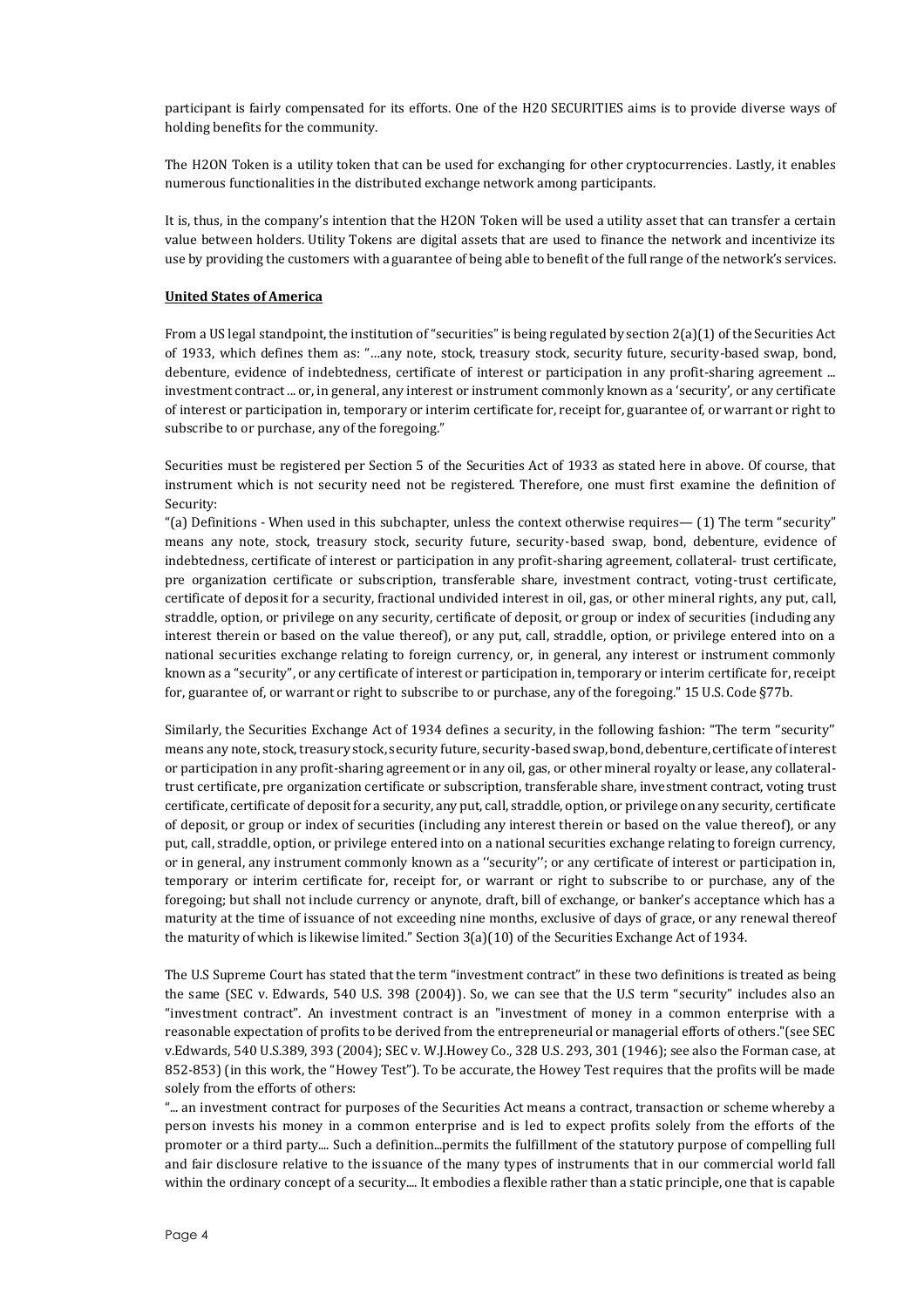of adaptation to meet the countless and variable schemes devised by those who seek the use of the money of others on the promise of profits." (SEC v. W.J. Howey Co., 328 U.S. 293 (1946))

In order for us to have a deeper understanding of the issue under debate, we should take into consideration the US Supreme Court case SEC v. Howey, 328 U.S. 293 (1946), which provides further clarifications on determining whether an instrument meets the definition of security, or not. In this Supreme Court case, Howey focuses specifically on the term "investment contract" within the definition of "security". Obviously, not every contract or agreement is an "investment contract".

The Court determined that a contract constitutes an investment contract that meets the definition of "security" if there is:

- 1. an investment of money;
- 2. in a common enterprise;
- 3. with an expectation of profits;
- 4. solely from the (entrepreneurial or managerial) efforts of others (e.g., a promoter or third party);

The four factors must be met all together, in order to be legally considered "security". Because this Supreme Court Decision is widely considered as fundamental to the determining elements of a "security", we will base our analysis to its conditional factors.

## Prong 1: Investment of Money

Is this an investment? Yes! It is generally accepted that an investment of money may include not only the provision of capital, assets and cash, but also of goods, services or of promissory notes. H2ON is being distributed through a Token offering by the issuer H2ON to purchasers with a price set per Token, so the first factor is actually met.

## Prong 2: A Common Enterprise

Is this investment in a common enterprise? There are two sub-tests for the "Common Enterprise" prong – the horizontal commonality test, and the vertical commonality test, which is being divided into the narrow vertical and the broad vertical. The U.S Courts have applied these two tests alternatively. The horizontal commonality test, which is the more common test, requires the pooling of assets from

multiple investors so that all will share in the profits and risks of the enterprise i.e. the profits of each investor are similar to those of the other investors.

Both vertical commonality tests require that the investor's fortunes will be tied to the issuer/promoter's success, rather than to the fortunes of its fellow investors; the broad vertical commonality test requires that the well-being of all investors be dependent upon the issuer/promoter's expertise. On the other hand, the narrow vertical commonality test requires that the investors' fortunes be "interwoven with and dependent upon the efforts and success of those seeking the investment ... of third parties" (SEC v. SG Ltd., 265 F.3d 42, sec. 31-35 (1st Cir. 2001)).

Nevertheless, there is also the requirement for a mutual share in the profits and risks of the enterprise. Here, since the value of the token shall be based on user participation and mass adoption of the technology to which no single person is bearer to profits and losses of the same, though it might indicate towards common enterprise but it is not the case. By exchanging the H2ON Token, the token owners can use the technology and various other platforms connected to the underlying platform. There is no advantage to buy the H2ON Token except for the purpose of participating in the technology mass adoption and various other milestone targets.

If one so desire, and therefore there is no correlation between all token holders' "profits" – the use of the token is discretionary. Furthermore, the token can be sold at exchanges, so the user can at any time get out of the investment and the earnings from using them shall be based on each user's effort and doesn't have much to do with the common enterprise, it is an established crypto token that is expanding to become a blockchain platform for multiple purposes. Essentially, H2ON Token is a based on some of the best and most inH2ONtive technologies of the crypto world, and by that, it seems that the horizontal commonality test's requirements are not met.

By applying the narrow vertical commonality test, we can clearly see that the investors' funds are not connected or dependent upon the success of the token issuer. The H2ON Token technology which has been in place and will be improved along with various other facets of business the earning of the token holder shall be based on much that person interacts at the platform and value of the token shall be based on various factors like adoption of the technology to which the token holders also contribute in their own way. That means the token holders don't benefit solely from the efforts of others.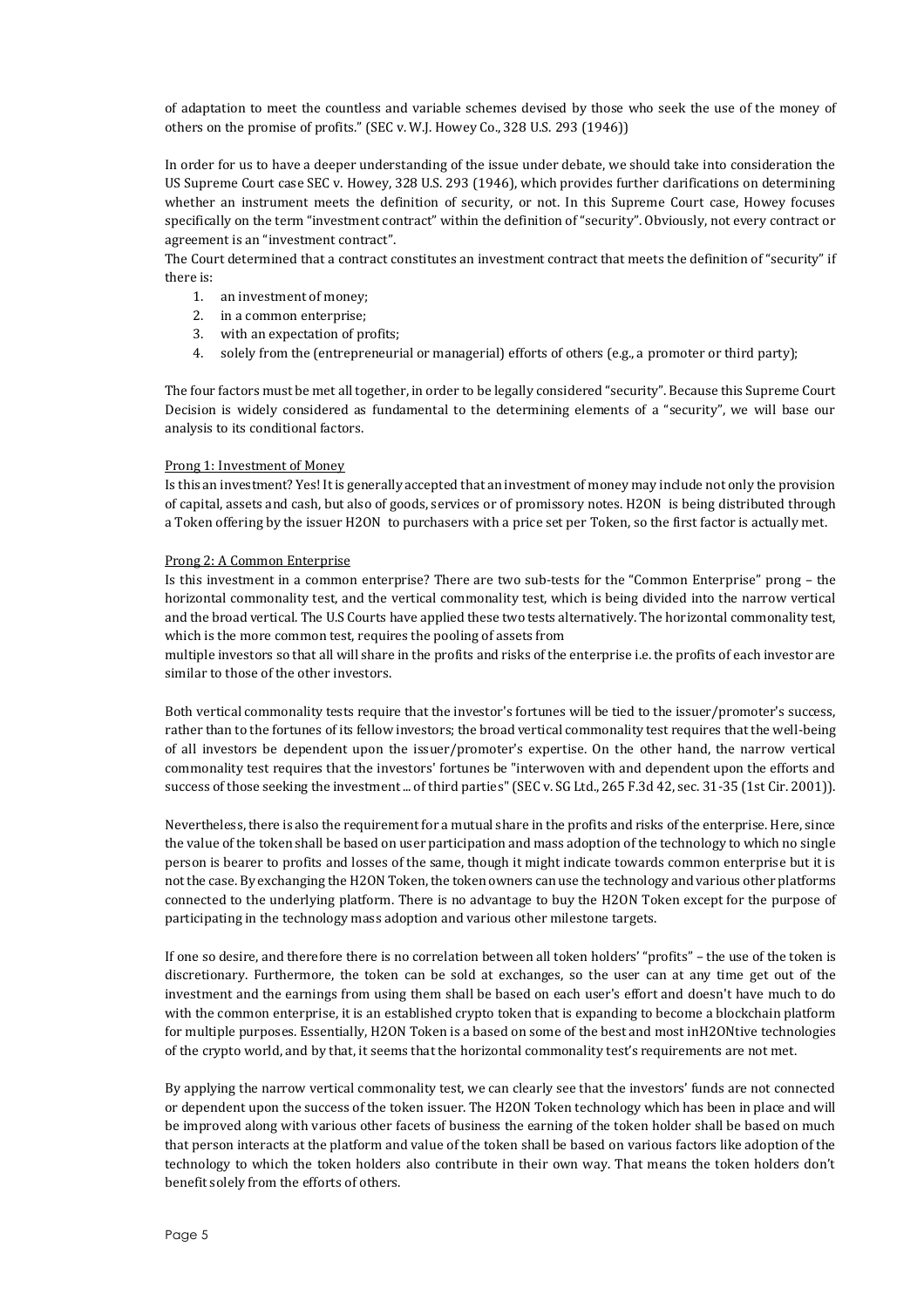And finally, as far as the broad vertical commonality test is concerned, it would be wrong to say that the well-being of all investors is dependent upon the issuer/promoter's expertise, because the H2ON Token tech and various other platforms is to use in an interactive manner and each token holder has an equal chance of making it successful. Therefore, the token holders' well-being is completely disconnected from the issuer's expertise, wherein the activation of the rights of the digital tokens will be an automated technicality, involving only the digital world. Therefore, we see these vertical commonality tests' requirements unmet.

Furthermore, a common enterprise is deemed to exist where investors pool funds into an investment and the profits of each Token buyer correlate with those of the other investors. Whether funds are pooled appears to be the key question, and thus in cases where there is no proportional sharing of profits or pooling of funds, a common enterprise may be deemed not to exist. H2ON is unlikely to be deemed a "security" at this stage of development, and that is even taking into consideration the fact that the H2ON Platform is partially operational. It is worth noting that in the in case the development model is maintained in the future, the utility status of the Token is likely to be maintained after the platform will further develop new associated services. There is no pooling of funds at this stage for the purpose of investment in the company. Therefore, at this stage of development, H2ON is substantially a utility token consumed to transfer value across the blockchain with a relatively stable value across various exchanges.

To conclude, the H2ON Token does not meet horizontal commonality test requirements, the token holders' pecuniary rights are not being accumulated, they are discretionary. Therefore, it only seems reasonable that this prong is not met.

#### Prong 3: Expectation of Profits

This prong does not merely require the customer who buys the token to expect profit, because it seems unreasonable that someone will purchase a service or a good without taking into account the probability that the purchased will increase in value. The expectation of profits from a purchase of any kind of valuable is almost always present. Therefore, it seems that the prong requires not only that there will be an expectation to profit, which is trivial, but also that the purchase of that valuable will be primarily motivated by making profits (upon resale for example), rather than by consuming or using that which was purchased. The personal consumption is a vital part of considering whether this prong is met or not, wherein it should be examined if the primary motivation of purchasing the token is to profit upon resale, or to use the underlying rights of the token. There are several court cases where this differentiation was stipulated, for example see the Forman Case. Per Forman, it "is an investment where one parts with his money in the hope of receiving profits from the efforts of others, and not where he purchases a commodity for personal consumption or living quarters for personal use".

So! Is there an expectation of profit? In our legal opinion, this factor is irrelevant to the matter, but we will analyze it in respect of the Supreme Court Decision. From an economic point of view, any type of investment is made with an expectation of profit. But just because there is a return on investment or profit, does not mean that the investment contract is a "security". The people who bought the tokens over the exchanges will primarily be motivated by functionalities it provides and also when the milestones are met it can be put to different uses in various scenarios. So, the least possible probability would be that the person is purchasing the tokens for purpose of profit upon resale as noted above it is a utility token and no money was ever raised from general public it would be unjust to reach a conclusion that the token holders are holding it for profit upon resale. Nevertheless, since the token provides a real consideration and functionality, it only seems reasonable that purchasers will use the token's rights for consumption and participation at the platform. Moreover, the main purpose of H2ON is creating a blockchain-based community driven platform. So, the expectation of profit is mainly oriented towards another category of economic activities, not on H2ON Tokens, which renders somewhat irrelevant the profits from the eventual Token Generation Event. Even so, this factor is probably met, on a low scale, provided that H2ON is purchased by investors with an expectation of capital gain, even though we clearly express the opinion that this factor should not weigh in decisively on the matter.

#### Prong 3A: Causal Connection Between the Investors 'Expectation of Profits and the Actions of the Issuer

As this prong should be tested only after the offering of an instrument for actions done on the part of the issuer, to create expectation of profits in the potential buyers, i.e. promises or statements from the Company within or prior to the Token Sale, to spur expectation of profits in the Token Sale participants. It needs to be highlighted that the company although did liquidity raise under different forms of sales, the incidental increase in the price (if any) of the H2ON Token is secondary and not the primary purpose of conducting of issuing the coin.

#### Prong 4: From the Efforts of Others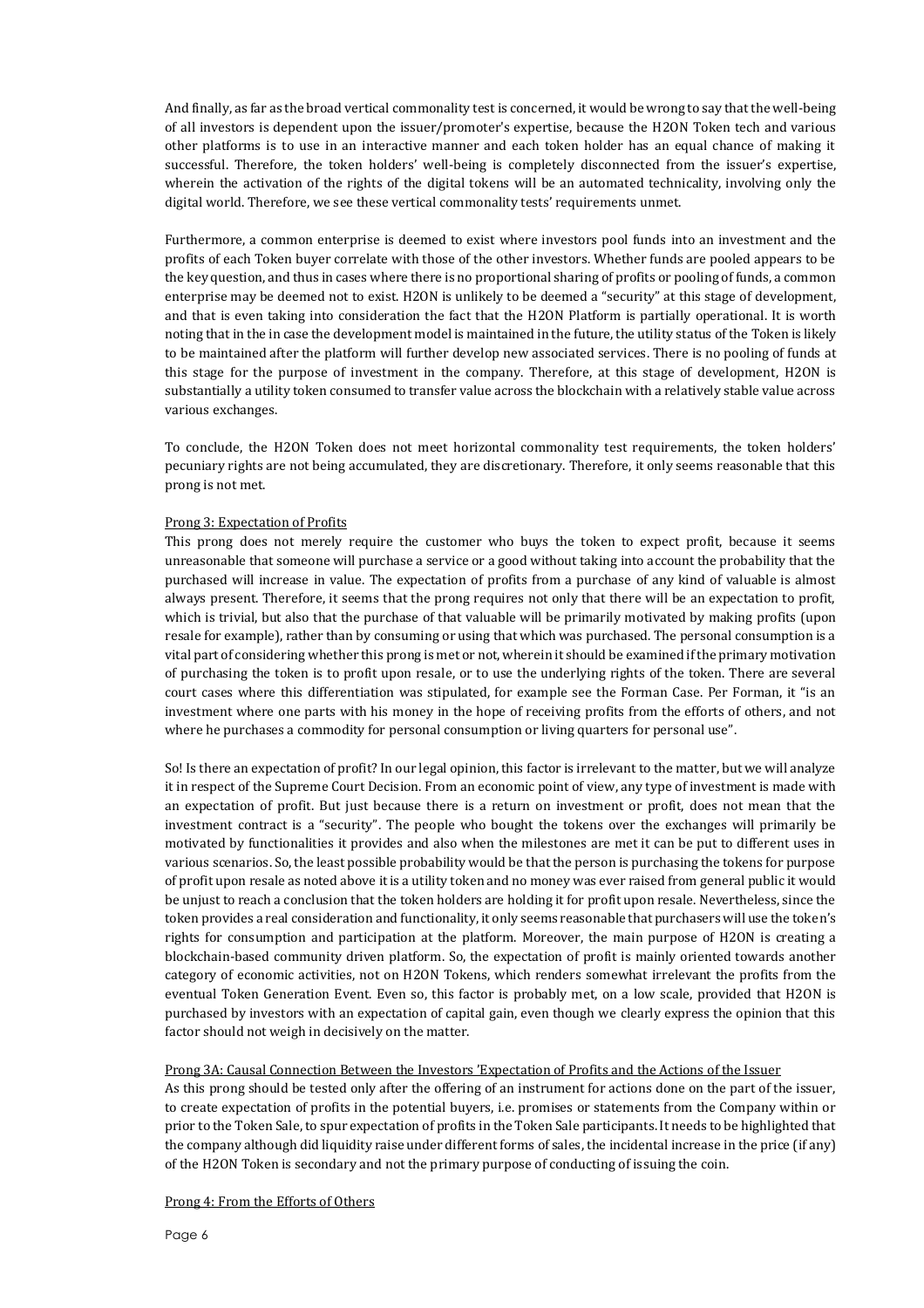This prong is based on the fulfillment of the requirement of the previous prong – expectation of profits. Assuming that prong3 is met (whereas to our opinion H2ON Token does not always meet its requirement for the abovementioned arguments), this prong "from the efforts of others" is examining the source of the profits - "whether the efforts made by those other than the investor are the undeniably significant ones, those essential managerial efforts which affect the failure or success of the enterprise." (the Forman Case; SEC v. Glenn W. Turner Enters., 474 F.2d 476, sec. 28 (Feb. 1, 1973)). Therefore, this prong cannot, on its own, qualify any instrument (or token) as a security.

Why "significant" and not "solely"? Initially, in the Howey case, the phrase is stated "solely from the effort of others". Nevertheless, the Forman case has construed the word "solely", in that context, as requiring significant or essential managerial efforts necessary to the success of the investment (instead of being the "sole effort" as this phrasing means literally). token users vs. Buyers for the Sake of Price Appreciation in the Secondary Market.

In reality, the general market for the H2ON Token is composed of two major kinds of users. There is the purchaser which intends to use the token for its underlying rights for consumption, and there are those who will purchase the tokens for further secondary market appreciation. The latter will sell the tokens in the secondary market for a profit.

Prima facie, the purchasers who only purchase the token in the secondary market, are motivated by "expectation of profit". The purchasers for the sake of future selling in the secondary market might make profit per se, and courts in Forman held that "Profits" can also mean "capital appreciation resulting from the development of the initial investment" (the Forman Case).

Nevertheless, this profit will not be generated from "the effort of others". In reality, every valuable can be expected to appreciate due to secondary market factors which are not related to any continuing effort of the issuer. For example, there could be a purchase of a real estate, or gems that could appreciate later, and be sold in a profit. The purchase agreement of a real estate cannot be considered as an investment contract solely due to the fact that the real estate will almost certainly appreciate. Therefore, mere appreciation in the second market cannot be perceived as made by "the effort of others". To support this argument, it has been held by number of cases that mere secondary market appreciation cannot at all be construed or perceived as derived from "the effort of others", e.g.: "The mere presence of a speculative motive on the part of the purchaser or seller does not evidence the existence of an "investment contract" within the meaning of the securities acts. In a sense anyone who buys or sells a horse or an automobile hopes to realize a profitable "investment." But the expected return is not contingent upon the continuing efforts of another." Sinva v. Merrill Lynch, 253 F. Supp. 359, 367 (S.D.N.Y.1966) Therefore, the fact that a person might purchase the token solely in order to sell it in the secondary market for profit, does not constitute on its own the prong 4, the "effort of others".

So! Is there the "solely on the efforts of others" factor met? No! The profit of the platform user always depends on his own actions. As we said, even though there is also an investment in H2ON Tokens, the expectation of profits results mainly from the economic activity, not from the volatility of the Tokens. There is no clear party to be determined, whose efforts will influence the profits of the company. So, any such incentives should ideally be derived through their own efforts, rather than through a passive investment. In such a case, the factor is not met.

## *The Undeveloped Project, and the Pre-sale*

There are two common definitions for a pre-sale. The first is receiving orders of future tokens prior to their issuance. The second definition is selling tokens in a discount, but in a limited quantity, and only in exchange for large orders. These are common acts amongst the blockchain community and it is meant to serve as an incentive to participate in the Token Sale. As for the differentiation between Token Sale and their Pre-sales, it goes without saying, that presales to Token Sales, like Token Sales themselves, should likewise undergo an examination per the Howey Test (or other securities laws in case of other jurisdictions).

The Pre-sale occurs, and often the Token Sale occurs, prior to the development of the project. Since the development of the project is being made by the issuer, this act might be considered as "essential managerial efforts of others". If this is the case, then the token might be deemed a security.

There are two approaches to address the pre-sale issue, two schools to treat the undeveloped project's token sale, as far as prong4: "the effort of others" is concerned. The first approach can be considered, to our opinion, as a "technical approach". This school argues that if the project is undeveloped, then the tokens' value is almost utterly dependent on the managerial efforts of the issuer. Therefore, in case a token is sold when the project is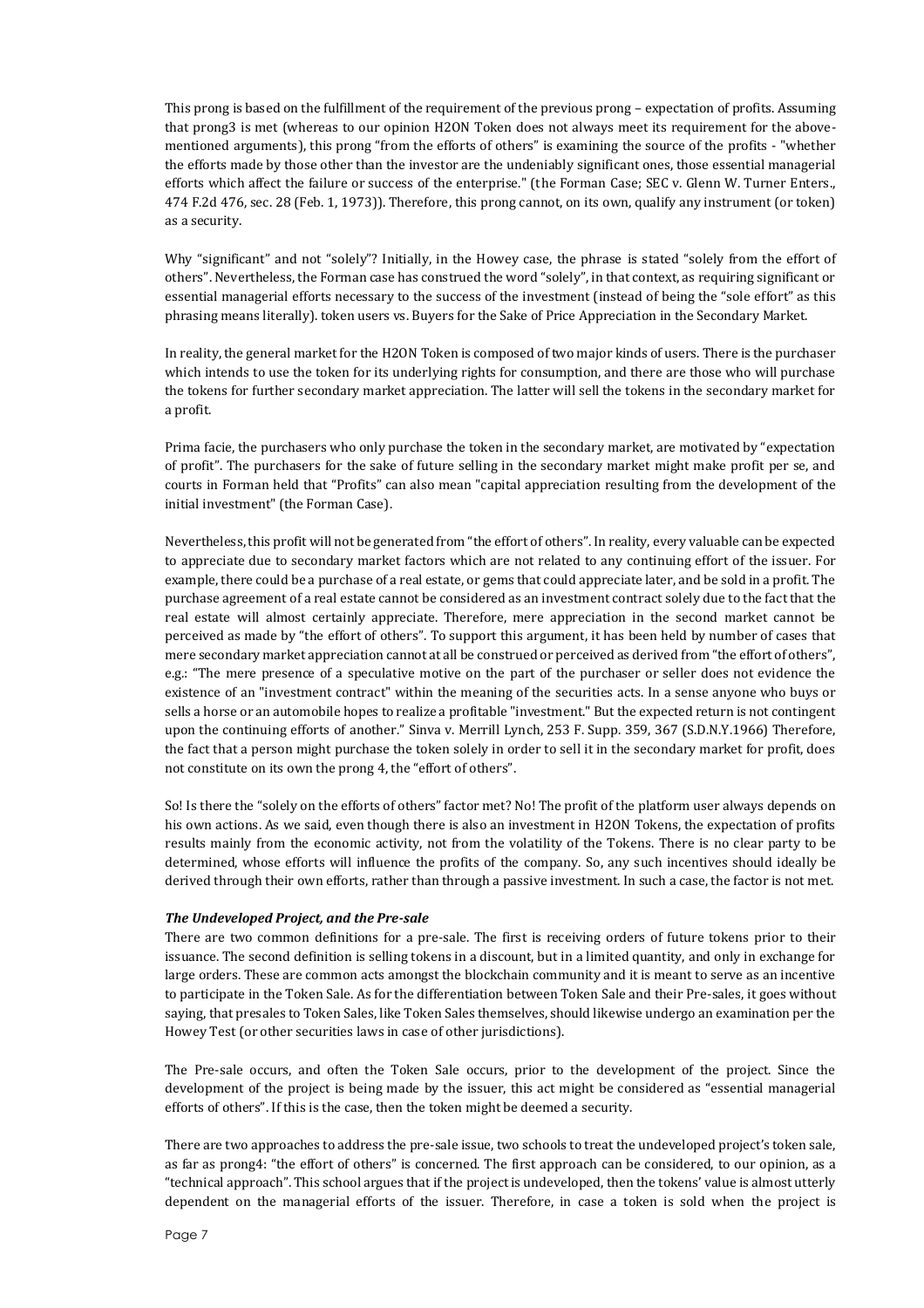undeveloped, then the tokens meet the requirement of prong 4 and along with the analysis of the previous prongs as well, the tokens might be deemed as a security. Here in the case of H2ON Platform tech was already developed and some features of the platform are in progress, all the details regarding the milestones were discussed in the whitepaper and the some of the coins were pre-mined and users were allowed to mine the coins using a specific technical functionality developed and ready to run.

This school has conceived the "SAFT". The acronym stands for "Simple Agreement for Future Tokens". This is a legal document which is based on the SAFE, a "Simple Agreement for Future Equity". The SAFT is an instrument which is meant to serve as a way to bypass the technical issue of undeveloped project being dependent upon the essential managerial efforts of others.

The SAFT is an investment contract, to receive tokens in a future date. The SAFT itself is meant to serve as "investment agreement" in the U.S securities laws federal meaning as previously discussed. Therefore, the SAFT should be sold only under the exemption from registration of rule 506 (C) of Regulation D of the Securities Act, which limits the offer of the SAFT only to 35 people, and to unlimited "Accredited Investors", one definition of whom is "Any natural person whose individual net worth, or joint net worth with that person's spouse, exceeds \$1,000,000" (Rule501(a)(5)). The SAFT project has conducted a thorough analysis, is very interesting and instructive, and on top it may offer some theoretical tax benefits, which we shall not cover in this work.

Nevertheless, so far as the U.S securities laws are concerned, per this technical approach, we see no material difference between selling the SAFT, and selling actual tokens – so long as the project is still undeveloped. In both cases, per the technical approach, the securities laws are to apply, and therefore only 35 people and unlimited "accredited investors" may enjoy from the benefits of the Token Sale or its pre-sale, whether by Token Sale or without it. Not applicable in this case due to the above said development phase already achieved.

The second approach look past the technicalities of whether the project is fully developed or there is still work to be done, utilizing the funds raised or regardless. We may name this approach "the material approach" as it prefers substance over form. Per this approach, a token shall be a security, or non-security, regardless of the fact that the project is not fully developed yet .i.e. the token sale does not change its legal nature or character completely due to the mere fact that the project is completed or nearly complete.

From the two approaches, we favor the second "material approach". We believe that the thought that a token sale is a security merely because the underlying project is not fully deployed or completed, is a legal error as far as cooperative Token Sales are concerned. Though by reviewing common policies and considerations regarding investors protection we can clearly understand that a purchaser's risk in buying a token of an undeveloped project is larger than if the project was developed, it is nevertheless limited still, and understood due to the cooperative nature of many of the Token Sale projects.

The Forman Case turned on a cooperative housing project. The court stated that "people who intend to acquire only a residential apartment in a state-subsidized cooperative, for their personal use, are not likely to believe that, in reality they are purchasing investment securities simply because the transaction is evidenced by something called a share of stock...the inducement to purchase was solely to acquire subsidized low-cost living space; it was not to invest for profit...when a purchaser is motivated by a desire to use or consume the item purchased ... the securities laws do not apply". So, we can clearly see that the Forman Case explains that cooperative initiatives, where a purchaser is likely to purchase a share in the project itself (not in the legal entity), will generally not be treated as securities offerings.

As most Token Sales hold an underlying cooperative ideal, in case such exists, it must be taken into account in considering whether the "essential effort of others" prong is met or not. Therefore, as far as cooperative Token Sales are concerned, we must state our opinion that a token should not be viewed as if it has changed its nature or legal status merely because it is sold prior to the system's launch, the project's completion or the code's development.

Moreover, and to support the view of the second "material approach", we wish to indicate that the first "technical approach" disregards the development stage of the project and classifies its token sale as a potential security. It is possible that the very last steps are missing and the Token Sale is being conducted and completed concurrent or just prior to the completion of the development of the project. Still, this "technical approach" shall deem such a project as utterly dependent on the essential managerial efforts of others, and as such – a security.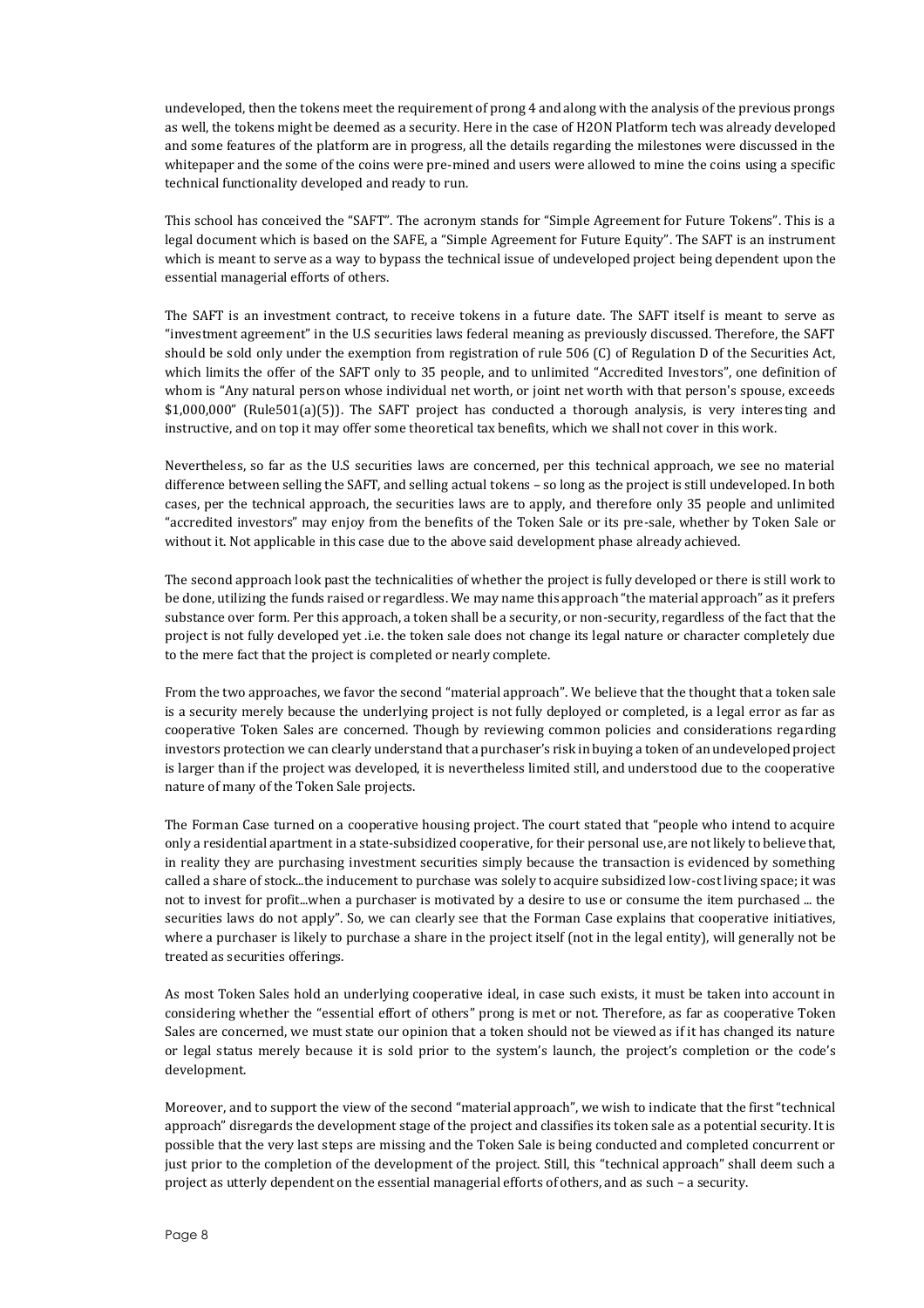Nevertheless, we wish to note that we have not found any conclusive law or case law on the subject to prefer either view on the subject matter. Hence, we do not further inquire on this subject further.

In the case at hand, the development of the underlying project is under process though some of the functionalities are fully developed and some of them are with longer incubation period and will be developed over a period of coming months.

Therefore, as per our view, in case of the H2ON Token, considering the fact that the system is already developed by the time of the offering, and considering its participative characteristics and some of the functionalities will be developed in future, this prong cannot be termed as fully met.

## *Interim conclusion – the Howey Test*

By concluding all the variants on the H2ON Token, we can safely assume that the H2ON Token will not be deemed as a security per the Howey Test. It takes all four prongs to be fulfilled in order to see an instrument as a security. The "investment of money" is not met, the "common enterprise" with the horizontal commonality test might not be, since the rewards for holding the token are based on participation at the H2ON Token Network and users/token holders will be rewarded on the basis of their participation and the tokens serve a purpose for using the platform in various ways and not just by holding the tokens. Furthermore, the interested users of the H2ON Token can buy the tokens only from the secondary markets as they are listed at exchange and can use them at the platform. According to our analysis, also the two vertical commonality tests are not met.

Furthermore, the "expectations of profit" prong will not be fulfilled as far as the personal consumers are concerned but will definitely be fulfilled for the purchasers with the intent to sell the tokens in the secondary market for profits.

And eventually, for the "effort of others" component, the schools are divided between the technical approach and the material approach, wherein per the technical approach the "efforts of others" component is not met because the H2ON Token network has already started and the profits of the investors are dependent upon the efforts of the participants, whilst the material approach, which we support, claims that that the "efforts of others" component is not fulfilled because an instrument does not utterly change its legal status just because the underlying project has not been completed yet. So, the overall risk score is quite minimal and we are positive that H2ON Token shall not be considered as 'Security'.

Therefore, per our legal view, H2ON Token should not be deemed as a security per the U.S federal securities laws.

## **European Union and UK**

From an EU and UK legal standpoint, when we conducted a detailed decomposition and analysis of all online H2ON Token business processes, we were unable to detect and identify any process that can be regarded as a relationship between an investor and an Issuer of securities. On the other hand, if we aim to register the issue of securities, we will not be able to prove to the regulator body that Tokens are securities. Moreover, the main Token holders are interested in participating in the trading of transactions, and this is peer-to-peer mainly.

By our opinion, the expertise of H2ON Token under the EU securities legislation cannot be applied to H2ON Token due to the fact that all business processes and relationships within the platform are classic relationships for service providers and service consumers, all within a blockchain-based platform. There is no contribution to any business venture.

Nowadays, the matters of cryptocurrency turnover and production of digital assets has not special legal regulation. There are neither special laws, nor separate legal Institute or branch of law. Therefore, we cannot qualify a Token as a unique legal essence.

#### Token taxonomy according to ESMA and EBA

Although not legally binding at a supranational level, it is advisable to refer to the regulatory framework structured on the Advice on Initial Token Offerings and Crypto-Assets of ESMA4 and the Report with advice for the European Commission on crypto-assets of EBA5; both published on 9th January 2019.

Presently, there is no common taxonomy of crypto-assets in use by international standard-setting bodies. However, even if crypto-assets may have different features or serve different functions, a basic taxonomy of crypto-assets generally comprises three main categories of crypto-assets: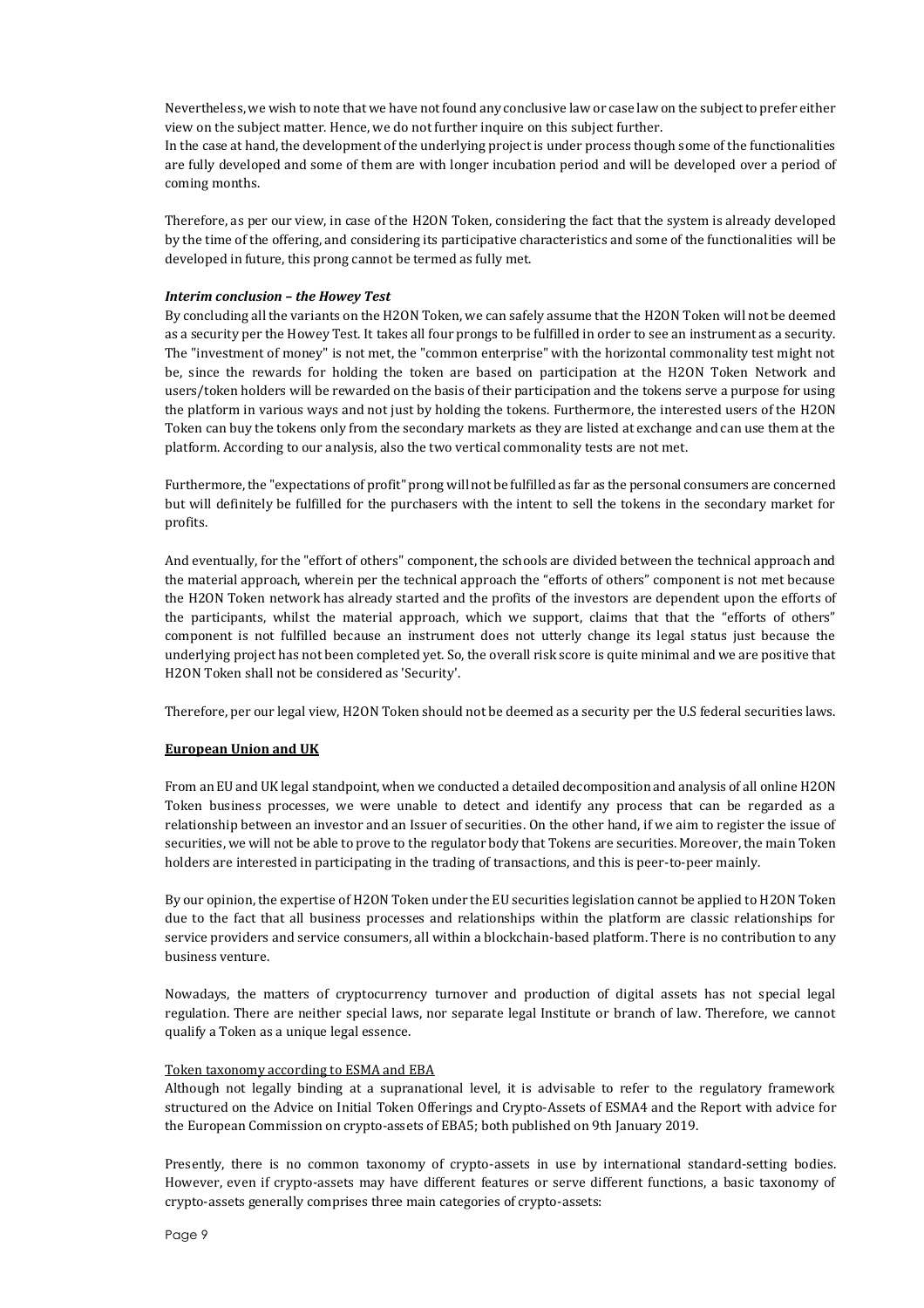Payment/Exchange/Currency Tokens: Payment Tokens are Tokens which have no tangible value, except for the expectation they may serve as a means of exchange or payment to pay for goods or in the services that are external to the ecosystem in which they are built. "Stablecoins" are a relatively new form of payment/exchange Token that is typically asset-backed (by physical collateral or crypto-assets) or in the form of an algorithmic "stablecoin".

Utility Tokens: Utility Tokens are Tokens which are intended to typically enable access to a specific product or service, often provided using a DLT platform but are not accepted as a means of payment for other products or services.

Investment Tokens: Investment Tokens may represent financial assets, such as a debt or equity claim on the Issuer. Investment Tokens promise, for example, a share in future company earnings or future capital flows. In terms of their economic function, therefore, these Tokens are analogous to financial instruments. However, investment Tokens may also exclusively reflect the ownership rights of an asset, which may not be deemed as a financial instrument. There is a wide variety of crypto-assets, some of which have features spanning more than one of the categories identified above. The individual Token classifications are not mutually exclusive.

We will further analyze the legal qualification of crypto-assets under the European Banking legislation and ESMA's remit (MiFID II), and under the E-Money Act in line with the second Electronic Money Directive (EMD2) and the second Payment Services Directive (PS2). Reflecting on the above, the current perimeter of regulation is such that crypto-assets may, depending on their characteristics, qualify as financial instruments, electronic money, or none of the foregoing.

The definition of a financial instrument is the key element towards determining whether trading services with respect to a Token can be deemed to be regulated in terms of the Banking Act and other relevant laws. Financial instruments are defined by the Article 4(1)(15) of MIFID II as those instruments specified in Section C of Annex I of MIFID II; those are:

- I. Transferable securities;
- II. Money-market instruments;
- III. Units in collective investment undertakings;
- IV. Options, futures, swaps, forward rate agreements and any other derivative contracts relating to securities, currencies, interest rates or yields, emission allowances or other derivatives instruments, financial indices or financial measures which may be settled physically or in cash;
- V. Options, futures, swaps, forwards and any other derivative contracts relating to commodities that must be settled in cash or may be settled in cash at the option of one of the parties other than by reason of default or other termination event;
- VI. Options, futures, swaps, and any other derivative contract relating to commodities that can be physically settled provided that they are traded on a regulated market, a MTF, or an OTF, except for wholesale energy products traded on an OTF that must be physically settled;
- VII. Options, futures, swaps, forwards and any other derivative contracts relating to commodities, that can be physically settled not otherwise mentioned in point 6 of this Section and not being for commercial purposes, which have the characteristics of other derivative financial instruments;
- VIII. Derivative instruments for the transfer of credit risk;
- IX. Financial contracts for differences;
- X. Options, futures, swaps, forward rate agreements and any other derivative contracts relating to climatic variables, freight rates or inflation rates or other official economic statistics that must be settled in cash or may be settled in cash at the option of one of the parties other than by reason of default or other termination event, as well as any other derivative contracts relating to assets, rights, obligations, indices and measures not otherwise mentioned in this Section, which have the characteristics of other derivative financial instruments, having regard to whether, inter alia, they are traded on a regulated market, OTF, or an MTF;
- XI. Emission allowances consisting of any units recognized for compliance with the requirements of Emission Directive. It is necessary to individually assess each of these instruments and determine whether H2ON Token can be considered one of these.

For the purpose of this analysis, instruments listed here can be grouped together as the derivative financial instruments.

#### Transferable securities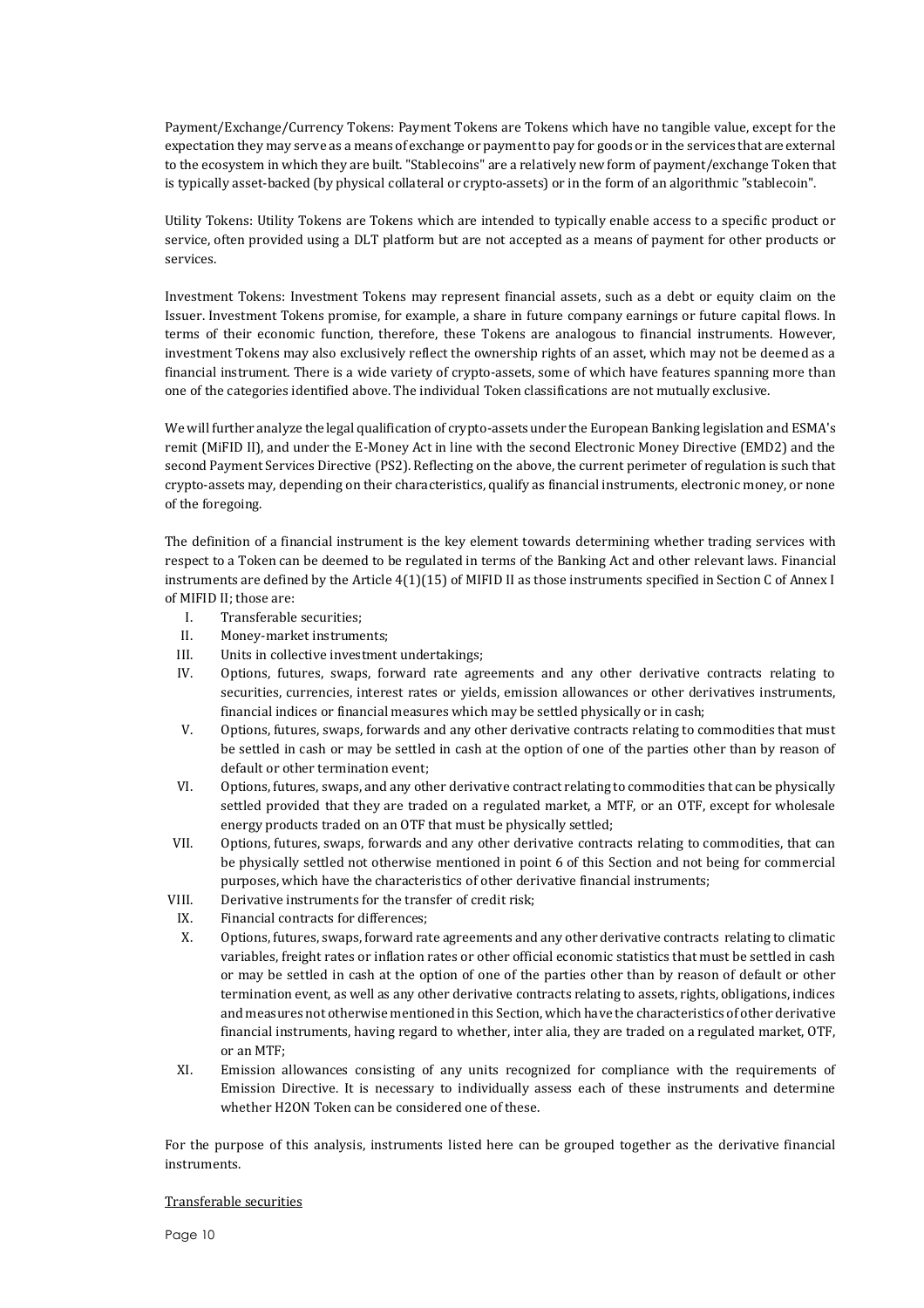Transferable securities are defined in Article  $4(1)(44)$  as those classes of securities which are negotiable on the capital market, with the exception of instruments of payment, such as:

- a) shares in companies and other securities equivalent to shares in companies, partnerships or other entities, and depositary receipts in respect of shares;
- b) bonds or other forms of securitized debt, including depositary receipts in respect of such securities;
- c) any other securities giving the right to acquire or sell any such transferable securities or giving rise to a cash settlement determined by reference to transferable securities, currencies, interest rates or yields, commodities or other indices or measures.

Although no formal test for defining an instrument as a transferable security has been devised by the European regulator, the key characteristics of a transferable security can be derived. Such characteristics would consist of three formal criteria and a substantive one. The formal criteria would be transferability (meaning that the units shall be able be assigned to another person), negotiability (meaning that the units can be transferrable with ease), and standardization (meaning that the units are sufficiently standardized for the purposes of the ease of search and purchase). In case of H2ON Token (as with practically any other kind of token) all these criteria are fulfilled: tokens can be transferred between addresses and it can be done sufficiently easy, and all H2ON Token are the same - which is a considerable argument for their standardization. The fourth criterion is a substantive one. MIFID II provides a non-exhaustive list of instruments that are typically considered securities; it is likely that this list shall be used as a reference in determining whether a new product can be considered a transferrable security. Therefore, to be considered a security, H2ON Token must be at least comparable to the examples provided in MIFID II. The examples provided are the shares and their equivalent, bonds or other forms of securitized debt, and the derivative instruments that give the right to acquire such securities or giving rise to the cash settlement. H2ON Token are in themselves neither shares nor bonds; their holders are not entitled neither to the fixed income like the bonds do, nor do the H2ON Token grant their holders the equity stake in any corporation or any other rights, typically associated with shares or their equivalent, such as the right to receive a share in the revenue of the respective business or the right to vote or otherwise define the course of business of the issuer. H2ON Token holders do not have the right to acquire any such securities, and neither does cash settlement arise from holding H2ON Token, since no obligation of payment exists in regard to the H2ON Token holders.

It is unlikely for H2ON Token to be considered transferable securities under MIFID II.

#### Money-market instruments

Money-market instruments are defined in Article 4(1)(17) as classes of instruments which are normally dealt in on the money market, such as treasury bills, certificates of deposit and commercial papers and excluding instruments of payment. Since H2ON Token bears no similarities to these instruments and is not intended to be dealt on the money market, it is unlikely a money-market instrument.

#### Units in UCITS

Units in collective investment undertakings are defined by the UCITS Directive, Article 1 of which defines UCITS as an undertaking with the sole object of collective investment in transferable securities or in other liquid financial assets referred to in Article 50(1) of the same Directive of capital raised from the public and which operate on the principle of risk-spreading; and with units which are, at the request of holders, repurchased or redeemed, directly or indirectly, out of those undertakings' assets. Action taken by a UCITS to ensure that the stock exchange value of its units does not significantly vary from their net asset value shall be regarded as equivalent to such repurchase or redemption. The Company is not planning to invest the proceeds from the sale of H2ON Token in transferable securities or other financial instruments mentioned in the Article 50(1) of the UCITS Directive, such as financial derivative instruments, units in UCITS or money-market instrument. The H2ON Tokens themselves are not redeemable, and the Company has no intention of repurchasing them; and while it is unlikely that Trading Venue would constitute a stock exchange for the purpose of the Article 1 of the UCITS Directive, the Company does not intend to take action to influence the market price of H2ON Token sold to the token holders. It is therefore unlikely that the Company may be considered a UCITS under the UCITS Directive, and the H2ON Tokens are most likely NOT the units in UCITS.

#### Derivative instruments

A derivative is a type of financial instrument whose value is based on the change in value of an underlying asset or a basket of assets, of which the exact mechanics (option, future, swap, etc.) and the underlying assets (securities, currencies, commodities, credit risk, etc.) vary. Article 4(1) of CIR mandates the EMIR report to specify a derivative on the basis of the contract type and the asset class; according to Article 4(2) of CIR the derivative shall be specified in Field 1 of Table 2 of the Annex as one of the contract types: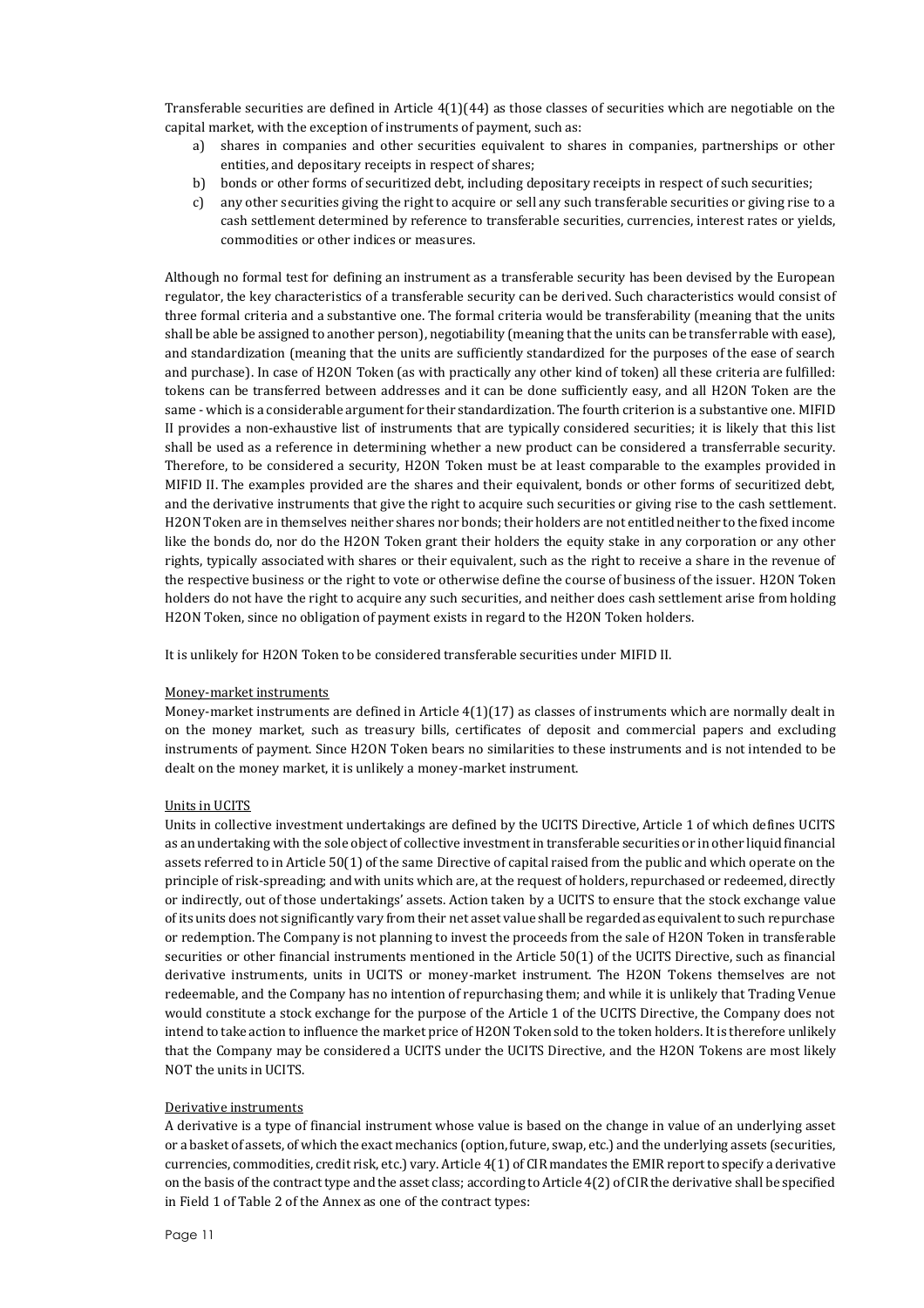- a) financial contract for difference;
- b) forward rate agreement;
- c) forward;
- d) future;
- e) option;
- f) spreadbet;
- g) swap;
- h) swaption;

These types of derivative contracts are defined in the Article 1(8) - (12) of Annex III to RTS 2: Future means a contract to buy or sell a commodity or financial instrument in a designated future date at a price agreed upon at the initiation of the contract by the buyer and seller. Every futures contract has standard terms that dictate the minimum quantity and quality that can be bought or sold, the smallest amount by which the price may change, delivery procedures, maturity date and other characteristics related to the contract. Option means a contract that gives the owner the right, but not the obligation, to buy (call) or sell (put) a specific financial instrument or commodity at a predetermined price, strike or exercise price, at or up to a certain future date or exercise date Swap means a contract in which two parties agree to exchange cash flows in one financial those of another financial instrument at a certain future date. Forward or forward agreement means a private agreement between two parties to buy or sell a commodity or financial instrument at a designated future date at a price agreed upon at the initiation of the contract by the buyer and seller.

Another type of derivative instrument is a financial contract for difference, which is specified in ACP as a derivative product that gives the holder an economic HBsure, which can be long or short, to the difference between the price of an underlying asset at the start of the contract and the price when the contract is closed. Neither H2ON Token holder nor the Company or any third party are subject to obligations similar to specified for the typical derivative contracts, and H2ON Token holders are not entitled to demand any commodity or financial instrument to be sold to them; neither are they entitled to demand an exchange of cash flows in any financial instruments or a cash settlement from any third party. The value of H2ON Token is not based on or relate to securities, commodities, currencies, interest rates or yields, emission allowances or other derivatives instruments, financial indices or financial measures, or any other assets, rights, obligations, indices and measures and is only determined based on the current market demand for it, and H2ON Token is not used to transfer credit risk. Therefore, H2ON Token are unlikely to be considered derivative financial instrument as specified in Section (C) (4) – (10) of MIFID II.

# Emission allowances

According to the Article 3(a) of the Emissions Directive, allowance means an allowance to emit one ton of carbon dioxide equivalent during a specified period, which shall be valid only for the purposes of meeting the requirements of this Directive and shall be transferable in accordance with the provisions of this Directive. Since none of the activities carried out by the Company are connected to the emissions of the carbon dioxide, and H2ON Token holders do not grant the rights to emit carbon dioxide or its equivalents, H2ON Token is unlikely to be qualified as an emission allowance.

## Prospectus Requirements

The PD requires publication of a prospectus before transferable securities are offered to the public or traded on a regulated market. Since H2ON Tokens are unlikely to be considered transferable securities, requirements of the PD do not apply to the issuance and listing of H2ON Token.

## Alternative Investment Funds

The AIFMD lays down the rules for the authorization, ongoing operation and transparency of the managers of alternative investment funds (AIFMs) which manage and/or market alternative investment funds (AIFs) in the Union. Therefore, it is necessary to assess whether the Company may be considered an AIFM. The Article 2(1)(c) defines the scope of AIMFD regulations as applicable to non-EU AIFMs which market one or more AIFs in the Union irrespective of whether such AIFs are EU AIFs or non-EU AIFs. According to Article 4(1) of the AIMFD, AIF means a collective investment undertaking, including investment compartments thereof, which raises capital from a number of investors, with a view to investing it in accordance with a defined investment policy for the benefit of those investors, and does not require authorization pursuant to Article 5 of UCITS Directive. AIFM means legal persons whose regular business is managing one or more AIF. Since the Company is not raising capital by selling H2ON Token with a view to invest it for the benefit of H2ON Token holders, it cannot be considered neither AIF, nor AIFM. Therefore, the regulations of the AIFMD do not apply to the issuance and listing of H2ON Token.

## Electronic money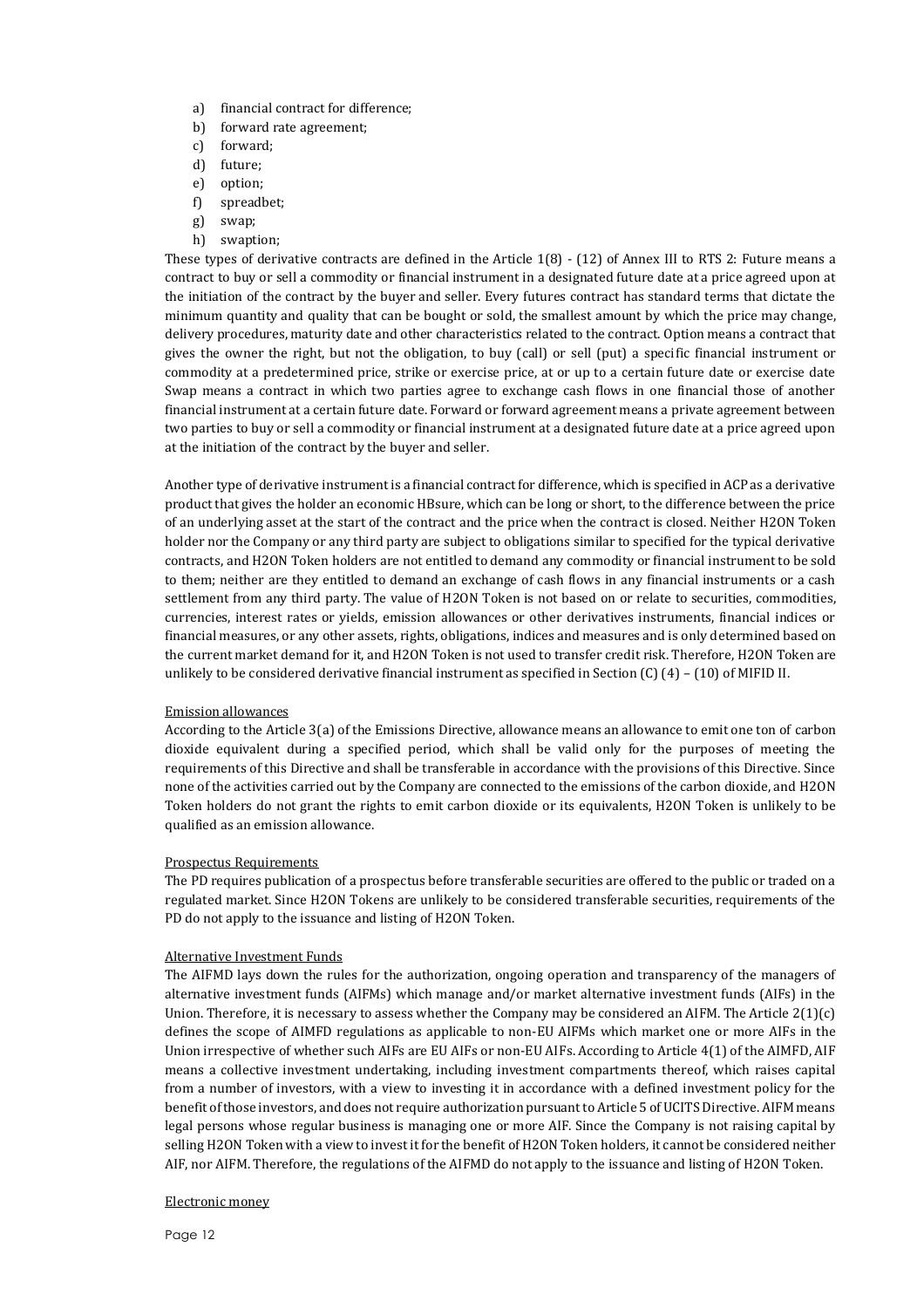Another question that must be answered is whether the special regime for electronic money as covered by the EMD can be applied to H2ON Tokens. According to the Article 2(2) of the EMD, 'electronic money' means electronically, including magnetically, stored monetary value as represented by a claim on the issuer which is issued on receipt of funds for the purpose of making payment transactions as defined in point 5 of Article 4 of Directive 2007/64/EC, and which is accepted by a natural or legal person other than the electronic money issuer. It seems that H2ON Token do not fit the definition of electronic money. While EMD states that e-money shall be issued on receipt of funds, the amount of H2ON Token to be generated is constant and does not rely upon the number of possible purchasers; while it is entirely possible to acquire H2ON Token via the transfer of the funds to the Company, H2ON Token can be obtained in other ways, and can be used by the Company itself. Furthermore, H2ON Tokens are not represented by a claim on the Company, since they are non-redeemable, and the Company is not obliged to make any payments in respect to the holders of H2ON Tokens. Furthermore, as provided by the Article 1(4) of the EMD, even if the instrument can be considered electronic money, the EMD provisions do not apply if the instrument is exempt under the Article 3(k) of the PSD I. While the PSD I is repealed with the entrance of PSD II in force, according to the Article 114 of PSD II any reference to PSD I shall be construed as a reference to PSD II read in accordance with the correlation table in Annex II to PSD II. According to the Annex II, Article 3 of the PSD I correlate to the Article (3) of the PSD II. As demonstrated in the next section, if the activities of the Company could be considered payment services under PSD II, it is likely that they will be exempted under provisions of the Article 3(k) of the PSD II; such exemption would correlate with the exemption under Article 3(k) of PSD I and as such qualify to exempt the Company from the provisions of the EMD.

## Payment Services

Another potentially applicable regulations are those imposed by the PSD II in regard to the payment services. Since transfer of H2ON Token can be used as a consideration under the agreements entered into via the Platform, it is necessary to assess whether such transfer could be considered a payment transaction, and whether the Company is rendering payment services as defined by the PSD II. As stated in Article 4(3) of the PSD II, the payment service means any business activity set out in Annex I of the Directive. Those are:

- 1. Services enabling cash to be placed on a payment account as well as all the operations required for operating a payment account.
- 2. Services enabling cash withdrawals from a payment account as well as all the operations required for operating a payment account.
- 3. Execution of payment transactions, including transfers of funds on a payment account with the user's payment service provider or with another payment service provider:
	- a. execution of direct debits, including one-off direct debits;
	- b. execution of payment transactions through a payment card or a similar device;
	- c. execution of credit transfers, including standing orders.
- 4. Execution of payment transactions where the funds are covered by a credit line for a payment service user:
	- a. execution of direct debits, including one-off direct debits;
	- b. execution of payment transactions through a payment card or a similar device;
	- c. execution of credit transfers, including standing orders.
- 5. Issuing of payment instruments and/or acquiring of payment transactions.
- 6. Money remittance.
- 7. Payment initiation services.
- 8. Account information services.

It is therefore necessary to assess whether the activities of the Company can be considered as each of the following. It is possible to group together the services mentioned in the Annex I (1) and Annex I (2) as operations with the payment accounts, as well as to group services mentioned in the Annex I (3) and Annex I (4) as operations regarding payment transactions. 5.6.11. Operations with payment accounts Payment account is defined in Article 4(12) of PSD II as an account held in the name of one or more payment service users which is used for the execution of payment transactions. Payment transaction in accordance to Article 4(5) means an act initiated by the payer or on his behalf or by the payee, of placing, transferring or withdrawing funds, irrespective of any underlying obligations between the payer and the payee. Funds are defined in Article 4(25) and mean banknotes and coins, scriptural money or electronic money as defined in Article 2(2) of EMD. As demonstrated in the previous section, H2ON Tokens do not qualify as electronic money under the regulations of EMD; nor can they be considered banknotes, coins or scriptural money. This means H2ON Tokens are not funds under the PSD II, and therefore transactions of H2ON Tokens with them would not constitute a payment transaction under PSD II. Since operations with the private wallets of the clients do not constitute operations with payment accounts, and Annex I (1-2) services are not applicable.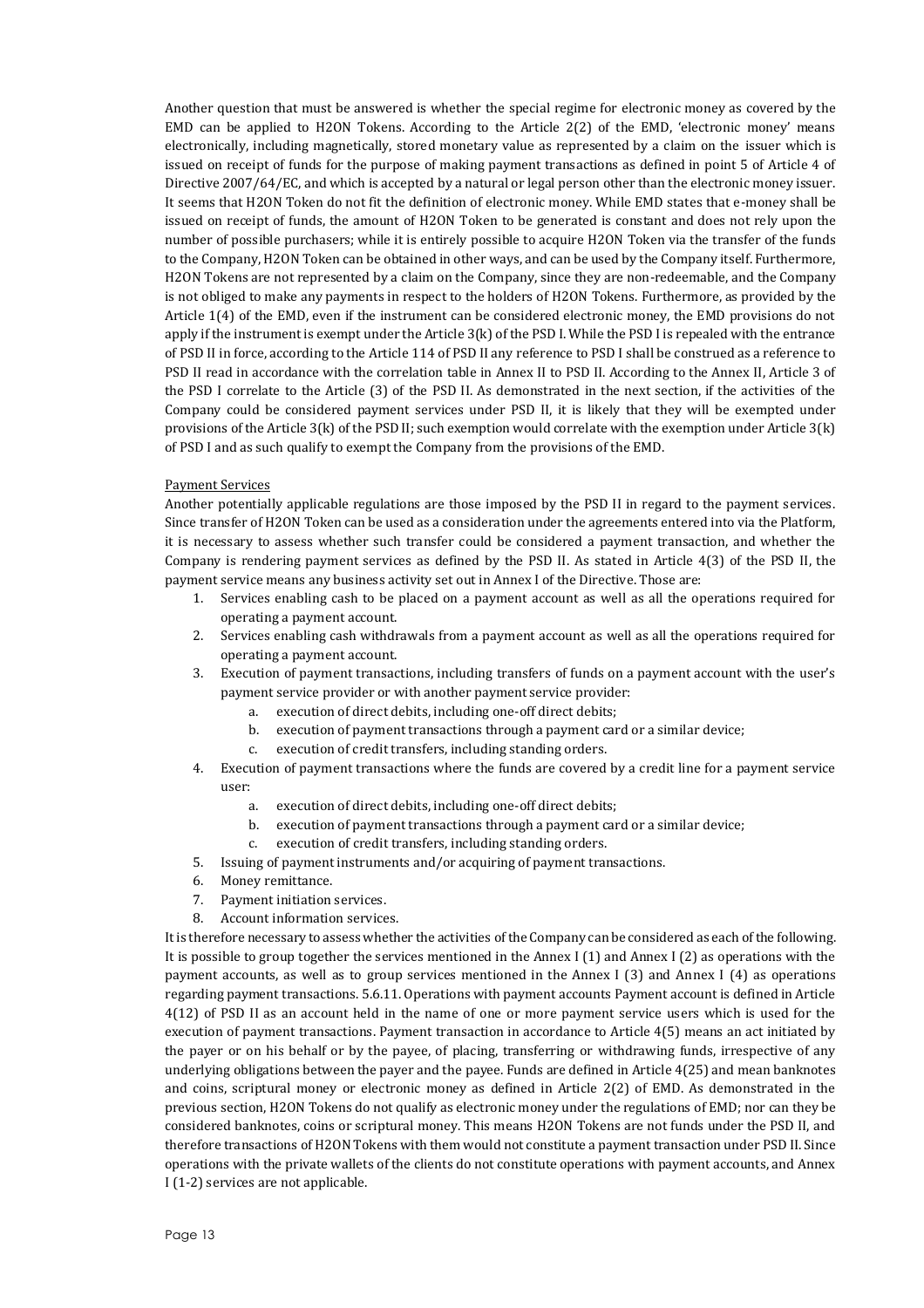#### Payment Transactions

Since operations with H2ON Token do not constitute payment transactions, Annex I (3-4) are not applicable to the services rendered by the Company. 5.6.13. Issuing and/or acquiring of payment instruments According to the definitions in Article 4(13-14), payment instrument means a personalized device(s) and/or set of procedures agreed between the payment service user and the payment service provider, used in order to initiate a payment order, which is an instruction by a payer or payee to its payment service provider requesting the execution of a payment transaction. While operations with H2ON Tokens do not constitute payment transactions, the Company cannot be considered issuing payment instruments; neither it can be considered acquiring payment transactions.

#### Money remittance

Money remittance is specified in Article 4(22) as a payment service where funds are received from a payer, without any payment accounts being created in the name of the payer or the payee, for the sole purpose of transferring a corresponding amount to a payee or to another payment service provider acting on behalf of the payee, and/or where such funds are received on behalf of and made available to the payee. The Company does not render such services; it is only possible to purchase H2ON Tokens in one's own name, and the proceeds received are not transferred to another person.

#### Payment initiation services

According to Article 4(15), payment initiation service means a service to initiate a payment order at the request of the payment service user with respect to a payment account held at another payment service provider. The Company does not render such services and does not have access to user's payment accounts at payment service providers.

# Account information services

Account information service is specified in Article 4(16) as an online service to provide consolidated information on one or more payment accounts held by the payment service user with either another payment service provider or with more than one payment service provider. The Company does not provide such services.

#### Exemptions for a limited-use instrument

It is argued that the activities of the Company in regard to the issuance and listing of H2ON Token do not constitute payment services at all, and H2ON Token cannot be considered payment instruments as defined by the PSD II. But even if H2ON Token could be considered a payment instrument under the PSD II, the regulations will still be inapplicable due to the exemption provided by the Article 3(k) of the Directive. According to this exemption, PSD II does not apply to services based on specific payment instruments that can be used only in a limited way, that meet one of the following conditions: (i) instruments allowing the holder to acquire goods or services only in the premises of the issuer or within a limited network of service providers under direct commercial agreement with a professional issuer; (ii) instruments which can be used only to acquire a very limited range of goods or services; It seems that the exemption may be applied to the H2ON Token, since they are intended to be used under a limited set of agreements, only between the users of the Platform and for a limited purpose. Thus, it can be argued that if H2ON Token could be considered payment instruments, they would likely be also considered only suitable for acquiring a very limited range of services within a limited network of service providers under direct commercial agreement with the Company.

To round up a conclusion, we can safely iterate the following:

- The market price of the Token does not influence on the company's profit, and the company profit does not influence on the Token market price.
- There are no declarations in Whitepaper promising "Expectation of Profits" to Token buyers. Token holders can receive any income from the Token by their own efforts, or they can also lose the Tokens while trading.
- H2ON Token is clearly not greenhouse emission allowances.
- H2ON Token does not constitute any sort of debt obligation. For essentially the same reason, a H2ON Token is not a bond or other tradable debt obligation.
- H2ON Token does not constitute a share because it neither entitles its holder to a dividend nor grants its holder any right to participate in the governance of H2ON or of any other company.
- H2ON Token is not a subscription right or other tradable right granting the right to acquire securities. A H2ON Token simply does not give its holder any option to acquire a bond or a share.
- The Company does not propose to use the monies received from the sale of H2ON Tokens for following any defined investment policy for the benefit of the buyers of H2ON Token in question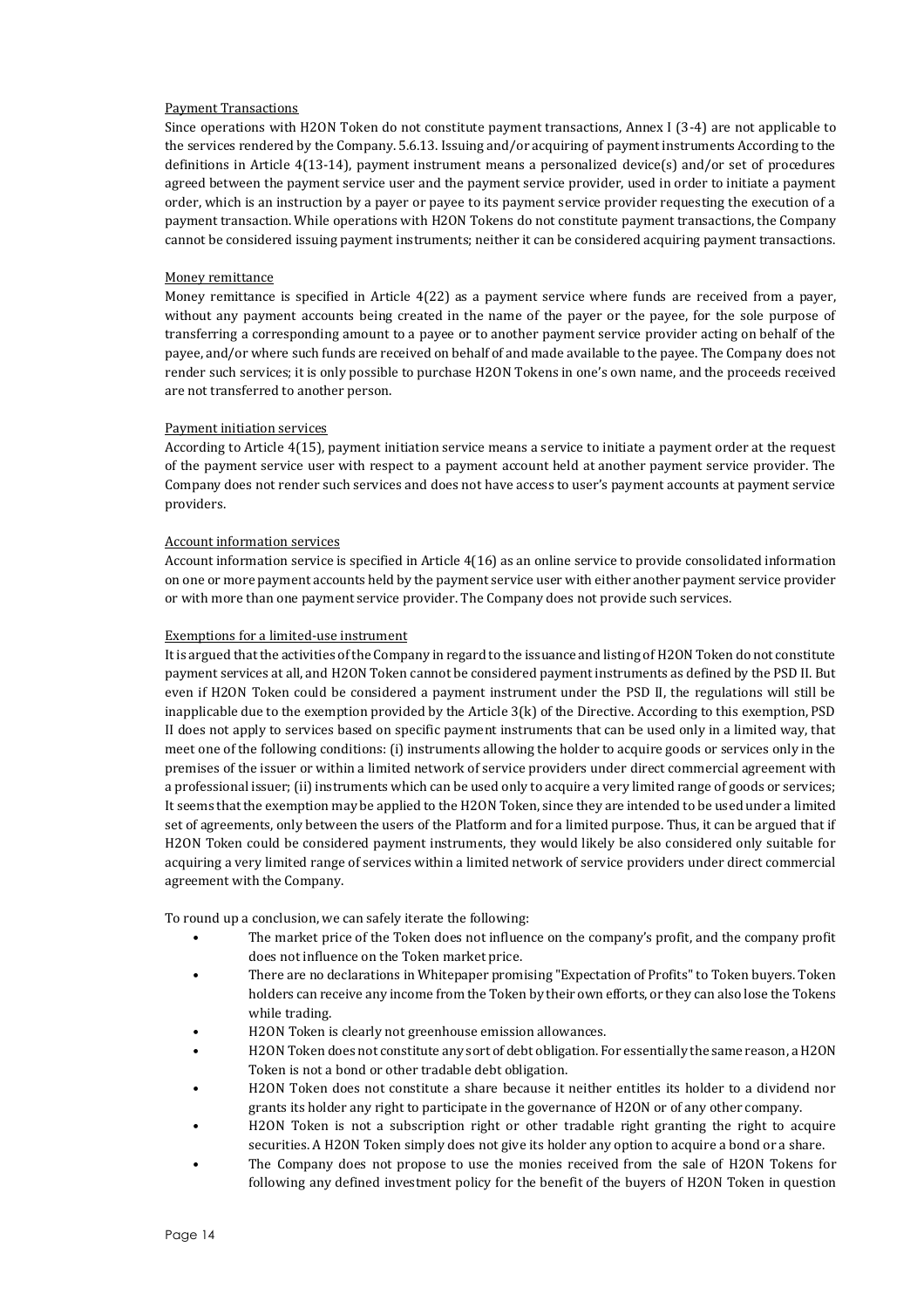and in their common interests: the buyers of H2ON Token will not have distributed to them any income earned as a result of operating the platform.

Furthermore, a derivative security comprises a tradable security expressing a right or an obligation to acquire, ex-change or transfer, provided that its value depends, directly or indirectly, on:

- 1. the exchange or market price of a security;
- 2. on any interest rate;
- 3. securities index, other financial index or financial indicator, including the inflation rate, freight rate, emission allowances or other official economic statistics;
- 4. currency exchange rates;
- 5. credit risk and other risks, including climatic variables;
- 6. the exchange or market price of a commodity.

The H2ON Token does not represent any of such cases.

While the value of a H2ON Token would likely depend on the success of the ecosystem, the content available via that ecosystem does not constitute a commodity. Thus, a H2ON Token is neither a derivative security nor a derivative contract.

Electronic money is commonly defined as a digital alternative to cash allowing users to make cashless payment with money stored over the internet with the final aim to facilitate the emergence of inH2ONtive electronic money services and encourages effective competition between all market participants.

A Token is to be classified as electronic money if the following conditions are met altogether:

- Is electronically stored:
- Has monetary value;
- Represents a claim on the Issuer;
- Is issued on receipt of funds;
- Is issued for the purpose of making payment transactions;
- Is accepted by persons other than the Issuer.

In our legal view, the H2ON Token shall serve as an integral feature of the core processes of the platform, as denoted in the Whitepaper. However, nothing in the Whitepaper provided by the Protocol indicated that H2ON Token holders can have a claim against the issuer's assets arising from funds which were initially placed against such issuance of H2ON and that such holders can redeem their funds at par value. Therefore, H2ON Token falls outside of the scope of the definition of Electronic Money.

Finally, H2ON are likewise not depository receipts. A depository receipt is a security that represents owner-ship of the securities of a foreign issuer and which can be admitted to trading on a regulated market independently of the securities of the foreign issuer. To constitute a depository, receipt a H2ON Token would need to represent an ownership of a security. All the functions of a H2ON Token are listed above. An instrument fulfilling only those functions does not constitute a security.

## European Union findings.

It has been demonstrated that the H2ON Token is unlikely to be considered a financial instrument under the European Regulations, and so, it is exempt from the regulations of MiFID II, PD, AIFMD and UCITS Directive. Furthermore, it is unlikely that regulations on electronic money or payment services imposed by EMD and PSD II could be applied to the business activities of the Company in regard to the issuance or listing of the H2ON Tokens.

## **Conclusion**

**1. At this stage of development, the H2ON Token is more likely not to be deemed a "security" under the US and EU and other international legislation.**

**2. In the future stages of development, the H2ON Token should maintain the utility legal qualification, based on the Company's business plan and the technical development of the blockchain.**

**3. We have found no signs of fraud and scam, Ponzi scheme, tort, consumer fraud, known schemes of income laundering and tax evasion.**

**4. Token buyers do not have any rights to the company's profit. The H2ON Token don't give equal rights to their holders. This fact excludes the identification of the Token as securities.**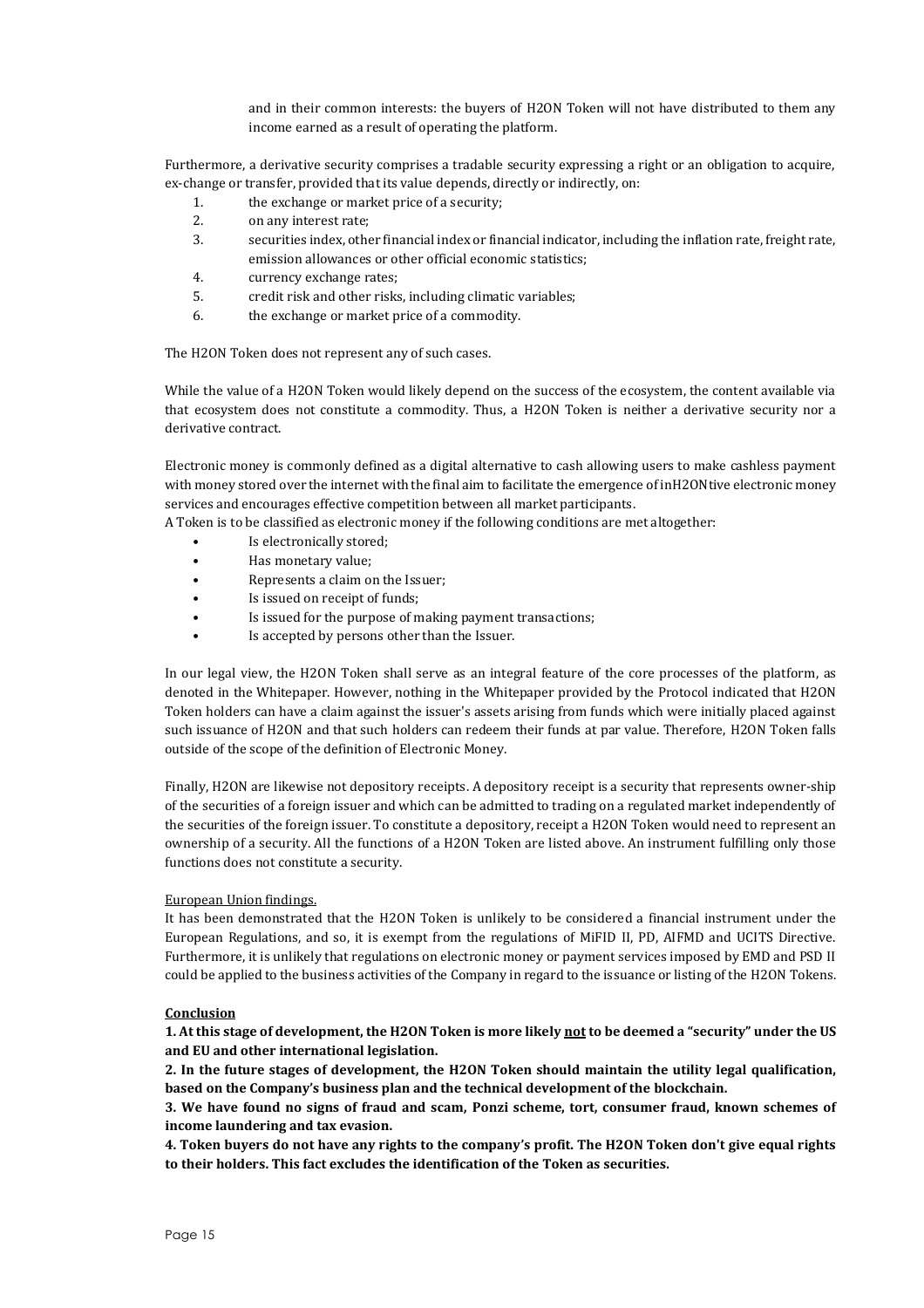**5. The founders of H2ON Token do not possess any ability to effect on the Token price. The market price of Token does not influence on the company's profit, and the company's profit does not influence the Token market price.**

**6. All scenarios of the turnover of the Token is strictly ordered and implemented on the blockchain by smart contracts. No other scenarios are technically feasible. None of the scenarios of utilizing the Token has the signs of securities rights realizing.**

**Still, we recommend the Company to:**

- **Avoid granting rights, similar to the rights of shareholders / owners;**
- **Conduct marketing to avoid giving promises of the H2ON Token price growth (but, it is possible to make reasonable predictions of the possible growth of the project itself);**
- **Conduct regular legal approach for tracking possible updates.**

# *Additional Notes*

# Financial Crimes Enforcement Network ("FinCEN")

FinCEN is a bureau in the U.S department of Treasury, with a mission to safeguard the U.S financial system from illicit use, combat money laundering and promote national security through the collection, analysis, and dissemination of financial intelligence and strategic use of financial authorities.

FinCEN regulates money transmitting businesses. The U.S code stipulates that anyone who knowingly conducts, controls, manages, supervises, directs, or owns all or part of an unlicensed money transmitting business, shall be fined or imprisoned not more than 5 years, or both (18 U.S. Code  $\S$  1960). Per the regulations, a "money transmitter" is either a person that provides money transmission services, or any other person engaged in the transfer of funds.

FinCEN has treated cryptocurrency (convertible virtual currency) as money for the purpose of the law (FIN-2013- G001) and therefore anyone who "(1) accepts and transmits a convertible virtual currency or (2) buys or sells convertible virtual currency for any reason is a money transmitter under FinCEN's regulations, unless a limitation to or exemption from the definition applies to the person".

## In a later guidance, FinCEN stipulates that:

"How a user obtains a virtual currency may be described using any number of other terms, such as "earning," "harvesting," "mining," "creating," "auto- generating," "manufacturing," or "purchasing," depending on the details of the specific virtual currency model involved ... What is material to the conclusion that a person is not an MSB [Money Services Business] is not the mechanism by which a person obtains the convertible virtual currency, but what the person uses the convertible virtual currency for, and for whose benefit." (FIN-2014-R001).

In our view, since the liquidity raise (under any factual form), was conducted for a limited number of people as the coins were issued and the users have the option to buy the same and capital was raised from general public and being used for further developments of the project, therefore the H2ON Token cannot and should not be deemed as a money transmitter and therefore is not a money services business.

Moreover, per the above excerpt, the liquidity raise (under any factual form) is indeed a "creation" or "manufacturing" of convertible virtual currency, in a very similar way to mining, and so its issuance has been explicitly excluded from the definition of money transmittance.

And lastly, the issuer does not purchase back the issued H2ON Token, as a business nor as a dividend, and therefore only "transmits" but not "accepts" the H2ON Token. Thus, this activity is insufficient for "exchanger" status.

FinCEN Guidance (FIN-2013-G001) also defines an "administrator", who is a person engaged as a business in issuing (putting into circulation) a virtual currency, and who has the authority to redeem (to withdraw from circulation) such virtual currency. Such "administrator" requires a license of a money services business.

To address the "administrator" definition, per the data provided us, you do not possess the authority nor the power to remove or eliminate the H2ON Token from the digital existence, which do not constitute a "redeem", and therefore you are not being an "administrator" per FinCEN's definition.